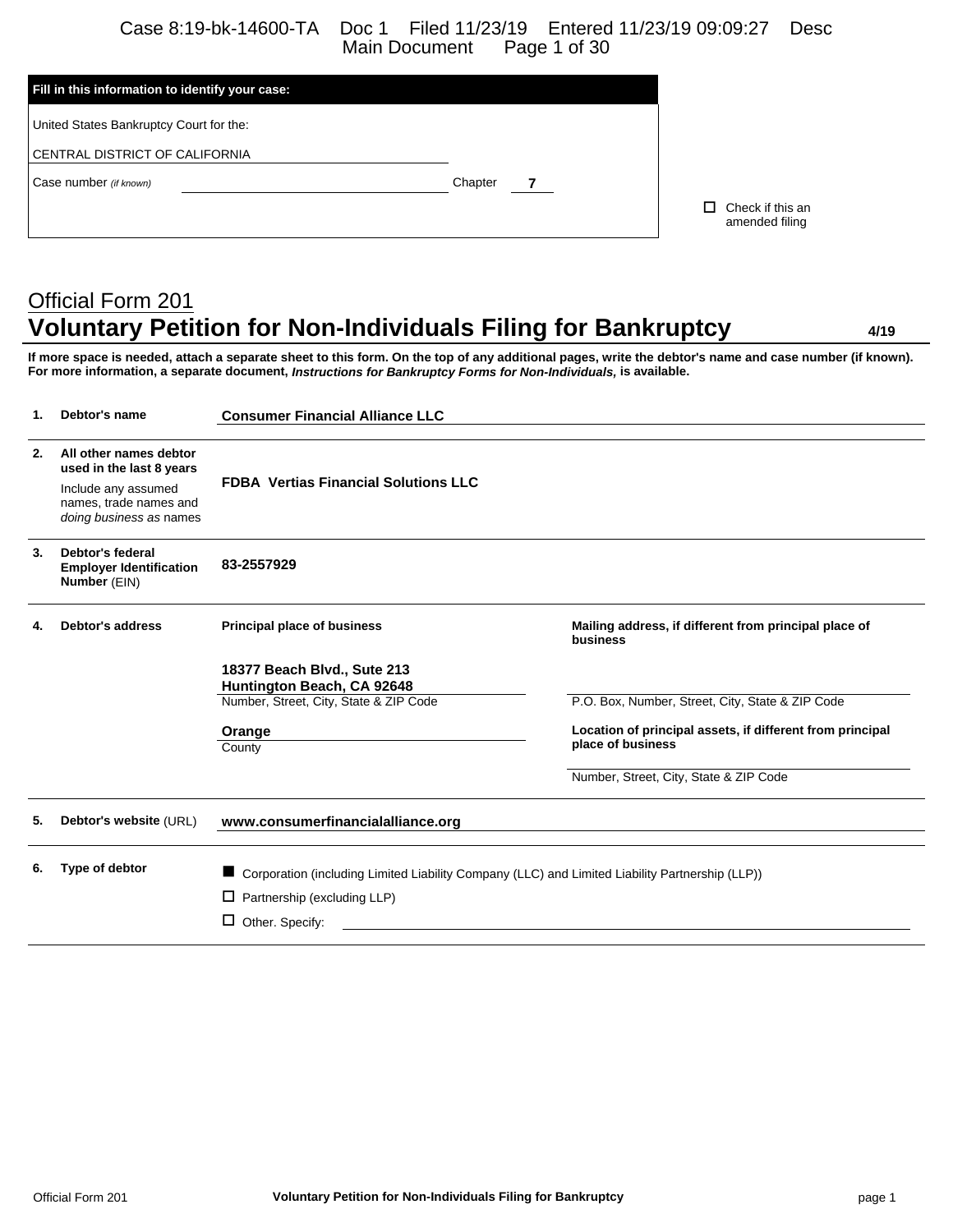| Debtor | Case 8:19-bk-14600-TA<br><b>Consumer Financial Alliance LLC</b>                                                                                                               |                                          |        | Doc 1 Filed 11/23/19 Entered 11/23/19 09:09:27<br>Main Document<br>Page 2 of 30 | <b>Desc</b><br>Case number (if known)                                                                                                                                                                 |  |
|--------|-------------------------------------------------------------------------------------------------------------------------------------------------------------------------------|------------------------------------------|--------|---------------------------------------------------------------------------------|-------------------------------------------------------------------------------------------------------------------------------------------------------------------------------------------------------|--|
|        | Name                                                                                                                                                                          |                                          |        |                                                                                 |                                                                                                                                                                                                       |  |
| 7.     | Describe debtor's business A. Check one:                                                                                                                                      |                                          |        |                                                                                 |                                                                                                                                                                                                       |  |
|        |                                                                                                                                                                               |                                          |        |                                                                                 |                                                                                                                                                                                                       |  |
|        |                                                                                                                                                                               |                                          |        | $\Box$ Health Care Business (as defined in 11 U.S.C. § 101(27A))                |                                                                                                                                                                                                       |  |
|        |                                                                                                                                                                               |                                          |        | $\Box$ Single Asset Real Estate (as defined in 11 U.S.C. § 101(51B))            |                                                                                                                                                                                                       |  |
|        |                                                                                                                                                                               |                                          |        | $\Box$ Railroad (as defined in 11 U.S.C. § 101(44))                             |                                                                                                                                                                                                       |  |
|        |                                                                                                                                                                               |                                          |        | $\Box$ Stockbroker (as defined in 11 U.S.C. § 101(53A))                         |                                                                                                                                                                                                       |  |
|        |                                                                                                                                                                               |                                          |        | $\Box$ Commodity Broker (as defined in 11 U.S.C. § 101(6))                      |                                                                                                                                                                                                       |  |
|        |                                                                                                                                                                               |                                          |        | $\Box$ Clearing Bank (as defined in 11 U.S.C. § 781(3))                         |                                                                                                                                                                                                       |  |
|        | $\blacksquare$ None of the above                                                                                                                                              |                                          |        |                                                                                 |                                                                                                                                                                                                       |  |
|        |                                                                                                                                                                               |                                          |        |                                                                                 |                                                                                                                                                                                                       |  |
|        |                                                                                                                                                                               | B. Check all that apply                  |        |                                                                                 |                                                                                                                                                                                                       |  |
|        |                                                                                                                                                                               |                                          |        | $\Box$ Tax-exempt entity (as described in 26 U.S.C. §501)                       |                                                                                                                                                                                                       |  |
|        | □ Investment company, including hedge fund or pooled investment vehicle (as defined in 15 U.S.C. §80a-3)                                                                      |                                          |        |                                                                                 |                                                                                                                                                                                                       |  |
|        |                                                                                                                                                                               |                                          |        | $\Box$ Investment advisor (as defined in 15 U.S.C. §80b-2(a)(11))               |                                                                                                                                                                                                       |  |
|        |                                                                                                                                                                               |                                          |        |                                                                                 |                                                                                                                                                                                                       |  |
|        | C. NAICS (North American Industry Classification System) 4-digit code that best describes debtor.<br>See http://www.uscourts.gov/four-digit-national-association-naics-codes. |                                          |        |                                                                                 |                                                                                                                                                                                                       |  |
|        |                                                                                                                                                                               |                                          |        |                                                                                 |                                                                                                                                                                                                       |  |
|        |                                                                                                                                                                               |                                          |        |                                                                                 |                                                                                                                                                                                                       |  |
| 8.     | Under which chapter of the<br><b>Bankruptcy Code is the</b>                                                                                                                   | Check one:                               |        |                                                                                 |                                                                                                                                                                                                       |  |
|        | debtor filing?                                                                                                                                                                | Chapter 7                                |        |                                                                                 |                                                                                                                                                                                                       |  |
|        |                                                                                                                                                                               | $\Box$ Chapter 9                         |        |                                                                                 |                                                                                                                                                                                                       |  |
|        |                                                                                                                                                                               | $\Box$ Chapter 11. Check all that apply: |        |                                                                                 |                                                                                                                                                                                                       |  |
|        |                                                                                                                                                                               |                                          | ⊔      |                                                                                 | Debtor's aggregate noncontingent liquidated debts (excluding debts owed to insiders or affiliates)                                                                                                    |  |
|        |                                                                                                                                                                               |                                          |        |                                                                                 | are less than \$2,725,625 (amount subject to adjustment on 4/01/22 and every 3 years after that).                                                                                                     |  |
|        |                                                                                                                                                                               |                                          | $\Box$ |                                                                                 | The debtor is a small business debtor as defined in 11 U.S.C. § 101(51D). If the debtor is a small                                                                                                    |  |
|        |                                                                                                                                                                               |                                          |        |                                                                                 | business debtor, attach the most recent balance sheet, statement of operations, cash-flow<br>statement, and federal income tax return or if all of these documents do not exist, follow the           |  |
|        |                                                                                                                                                                               |                                          |        | procedure in 11 U.S.C. § 1116(1)(B).                                            |                                                                                                                                                                                                       |  |
|        |                                                                                                                                                                               |                                          |        | $\Box$ A plan is being filed with this petition.                                |                                                                                                                                                                                                       |  |
|        |                                                                                                                                                                               |                                          | $\Box$ |                                                                                 | Acceptances of the plan were solicited prepetition from one or more classes of creditors, in                                                                                                          |  |
|        |                                                                                                                                                                               |                                          |        | accordance with 11 U.S.C. § 1126(b).                                            |                                                                                                                                                                                                       |  |
|        |                                                                                                                                                                               |                                          | ш      |                                                                                 | The debtor is required to file periodic reports (for example, 10K and 10Q) with the Securities and<br>Exchange Commission according to § 13 or 15(d) of the Securities Exchange Act of 1934. File the |  |
|        |                                                                                                                                                                               |                                          |        |                                                                                 | attachment to Voluntary Petition for Non-Individuals Filing for Bankruptcy under Chapter 11                                                                                                           |  |
|        |                                                                                                                                                                               |                                          |        | (Official Form 201A) with this form.                                            |                                                                                                                                                                                                       |  |
|        |                                                                                                                                                                               |                                          | □      |                                                                                 | The debtor is a shell company as defined in the Securities Exchange Act of 1934 Rule 12b-2.                                                                                                           |  |
|        |                                                                                                                                                                               | $\Box$ Chapter 12                        |        |                                                                                 |                                                                                                                                                                                                       |  |
|        |                                                                                                                                                                               |                                          |        |                                                                                 |                                                                                                                                                                                                       |  |
| 9.     | Were prior bankruptcy                                                                                                                                                         | $\blacksquare$ No.                       |        |                                                                                 |                                                                                                                                                                                                       |  |
|        | cases filed by or against                                                                                                                                                     |                                          |        |                                                                                 |                                                                                                                                                                                                       |  |
|        | the debtor within the last 8<br>years?                                                                                                                                        | $\square$ Yes.                           |        |                                                                                 |                                                                                                                                                                                                       |  |
|        | If more than 2 cases, attach a                                                                                                                                                |                                          |        |                                                                                 |                                                                                                                                                                                                       |  |
|        | separate list.                                                                                                                                                                | <b>District</b>                          |        | When                                                                            | Case number                                                                                                                                                                                           |  |
|        |                                                                                                                                                                               | <b>District</b>                          |        | When                                                                            | Case number                                                                                                                                                                                           |  |
|        |                                                                                                                                                                               |                                          |        |                                                                                 |                                                                                                                                                                                                       |  |
|        | 10. Are any bankruptcy cases<br>pending or being filed by a                                                                                                                   | $\blacksquare$ No                        |        |                                                                                 |                                                                                                                                                                                                       |  |
|        | business partner or an                                                                                                                                                        | $\Box$ Yes.                              |        |                                                                                 |                                                                                                                                                                                                       |  |
|        | affiliate of the debtor?                                                                                                                                                      |                                          |        |                                                                                 |                                                                                                                                                                                                       |  |
|        | List all cases. If more than 1,<br>attach a separate list                                                                                                                     | Debtor                                   |        |                                                                                 | Relationship                                                                                                                                                                                          |  |
|        |                                                                                                                                                                               | <b>District</b>                          |        | When                                                                            | Case number, if known                                                                                                                                                                                 |  |
|        |                                                                                                                                                                               |                                          |        |                                                                                 |                                                                                                                                                                                                       |  |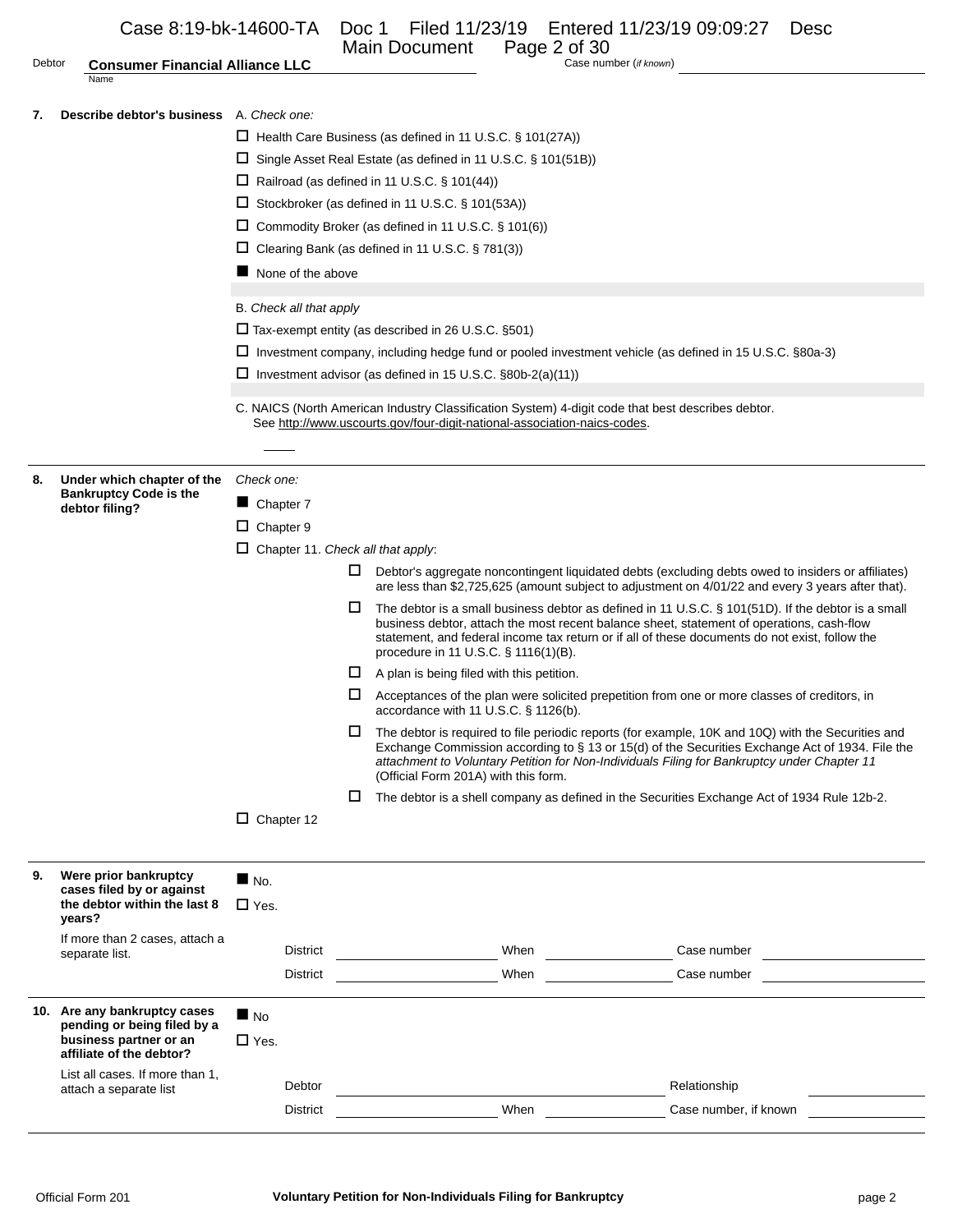|        | Case 8:19-bk-14600-TA                                                      |                                     | Doc 1<br>Main Document                                                                             | Filed 11/23/19 Entered 11/23/19 09:09:27<br>Page 3 of 30                                                                                                                                                                         | <b>Desc</b>                                                                                                                |  |  |
|--------|----------------------------------------------------------------------------|-------------------------------------|----------------------------------------------------------------------------------------------------|----------------------------------------------------------------------------------------------------------------------------------------------------------------------------------------------------------------------------------|----------------------------------------------------------------------------------------------------------------------------|--|--|
| Debtor | <b>Consumer Financial Alliance LLC</b><br>Name                             |                                     |                                                                                                    | Case number (if known)                                                                                                                                                                                                           |                                                                                                                            |  |  |
|        | 11. Why is the case filed in                                               |                                     | Check all that apply:                                                                              |                                                                                                                                                                                                                                  |                                                                                                                            |  |  |
|        | this district?                                                             |                                     |                                                                                                    | Debtor has had its domicile, principal place of business, or principal assets in this district for 180 days immediately<br>preceding the date of this petition or for a longer part of such 180 days than in any other district. |                                                                                                                            |  |  |
|        |                                                                            | □                                   |                                                                                                    | A bankruptcy case concerning debtor's affiliate, general partner, or partnership is pending in this district.                                                                                                                    |                                                                                                                            |  |  |
|        | 12. Does the debtor own or                                                 | $\blacksquare$ No                   |                                                                                                    |                                                                                                                                                                                                                                  |                                                                                                                            |  |  |
|        | have possession of any<br>real property or personal<br>property that needs | $\Box$ Yes.                         | Answer below for each property that needs immediate attention. Attach additional sheets if needed. |                                                                                                                                                                                                                                  |                                                                                                                            |  |  |
|        | immediate attention?                                                       |                                     |                                                                                                    | Why does the property need immediate attention? (Check all that apply.)                                                                                                                                                          |                                                                                                                            |  |  |
|        |                                                                            |                                     | What is the hazard?                                                                                | $\Box$ It poses or is alleged to pose a threat of imminent and identifiable hazard to public health or safety.                                                                                                                   |                                                                                                                            |  |  |
|        |                                                                            |                                     |                                                                                                    | $\Box$ It needs to be physically secured or protected from the weather.                                                                                                                                                          |                                                                                                                            |  |  |
|        |                                                                            |                                     |                                                                                                    | livestock, seasonal goods, meat, dairy, produce, or securities-related assets or other options).                                                                                                                                 | $\Box$ It includes perishable goods or assets that could quickly deteriorate or lose value without attention (for example, |  |  |
|        |                                                                            |                                     | $\Box$ Other                                                                                       |                                                                                                                                                                                                                                  |                                                                                                                            |  |  |
|        |                                                                            |                                     | Where is the property?                                                                             |                                                                                                                                                                                                                                  |                                                                                                                            |  |  |
|        |                                                                            |                                     |                                                                                                    | Number, Street, City, State & ZIP Code                                                                                                                                                                                           |                                                                                                                            |  |  |
|        |                                                                            |                                     | Is the property insured?                                                                           |                                                                                                                                                                                                                                  |                                                                                                                            |  |  |
|        |                                                                            |                                     | $\Box$ No                                                                                          |                                                                                                                                                                                                                                  |                                                                                                                            |  |  |
|        |                                                                            |                                     | $\Box$ Yes.<br>Insurance agency                                                                    | and the control of the control of the control of the control of the control of the control of the control of the                                                                                                                 |                                                                                                                            |  |  |
|        |                                                                            |                                     | Contact name                                                                                       |                                                                                                                                                                                                                                  |                                                                                                                            |  |  |
|        |                                                                            |                                     | Phone                                                                                              |                                                                                                                                                                                                                                  |                                                                                                                            |  |  |
|        | <b>Statistical and administrative information</b>                          |                                     |                                                                                                    |                                                                                                                                                                                                                                  |                                                                                                                            |  |  |
|        | 13. Debtor's estimation of                                                 |                                     | Check one:                                                                                         |                                                                                                                                                                                                                                  |                                                                                                                            |  |  |
|        | available funds                                                            |                                     |                                                                                                    | $\Box$ Funds will be available for distribution to unsecured creditors.                                                                                                                                                          |                                                                                                                            |  |  |
|        |                                                                            |                                     |                                                                                                    | After any administrative expenses are paid, no funds will be available to unsecured creditors.                                                                                                                                   |                                                                                                                            |  |  |
|        | 14. Estimated number of                                                    | $1-49$                              |                                                                                                    | $\Box$ 1,000-5,000                                                                                                                                                                                                               | $\Box$ 25,001-50,000                                                                                                       |  |  |
|        | creditors                                                                  | $\square$ 50-99                     |                                                                                                    | $\square$ 5001-10,000                                                                                                                                                                                                            | $\Box$ 50,001-100,000                                                                                                      |  |  |
|        |                                                                            | $\Box$ 100-199<br>$\square$ 200-999 |                                                                                                    | $\Box$ 10,001-25,000                                                                                                                                                                                                             | $\Box$ More than 100,000                                                                                                   |  |  |
|        | 15. Estimated Assets                                                       | $\square$ \$0 - \$50,000            |                                                                                                    | $\Box$ \$1,000,001 - \$10 million                                                                                                                                                                                                | $\Box$ \$500,000,001 - \$1 billion                                                                                         |  |  |
|        |                                                                            |                                     | $\Box$ \$50,001 - \$100,000                                                                        | $\Box$ \$10,000,001 - \$50 million                                                                                                                                                                                               | $\Box$ \$1,000,000,001 - \$10 billion                                                                                      |  |  |
|        |                                                                            |                                     | $\blacksquare$ \$100,001 - \$500,000                                                               | $\Box$ \$50,000,001 - \$100 million                                                                                                                                                                                              | □ \$10,000,000,001 - \$50 billion                                                                                          |  |  |
|        |                                                                            |                                     | $\Box$ \$500,001 - \$1 million                                                                     | $\Box$ \$100,000,001 - \$500 million                                                                                                                                                                                             | $\Box$ More than \$50 billion                                                                                              |  |  |
|        | 16. Estimated liabilities                                                  | $\square$ \$0 - \$50,000            |                                                                                                    | $\Box$ \$1,000,001 - \$10 million                                                                                                                                                                                                | $\Box$ \$500,000,001 - \$1 billion                                                                                         |  |  |
|        |                                                                            |                                     | $\Box$ \$50,001 - \$100,000                                                                        | $\Box$ \$10,000,001 - \$50 million                                                                                                                                                                                               | $\Box$ \$1,000,000,001 - \$10 billion                                                                                      |  |  |
|        |                                                                            |                                     | $\blacksquare$ \$100,001 - \$500,000                                                               | $\Box$ \$50,000,001 - \$100 million                                                                                                                                                                                              | $\Box$ \$10,000,000,001 - \$50 billion                                                                                     |  |  |
|        |                                                                            |                                     | $\square$ \$500,001 - \$1 million                                                                  | $\Box$ \$100,000,001 - \$500 million                                                                                                                                                                                             | $\Box$ More than \$50 billion                                                                                              |  |  |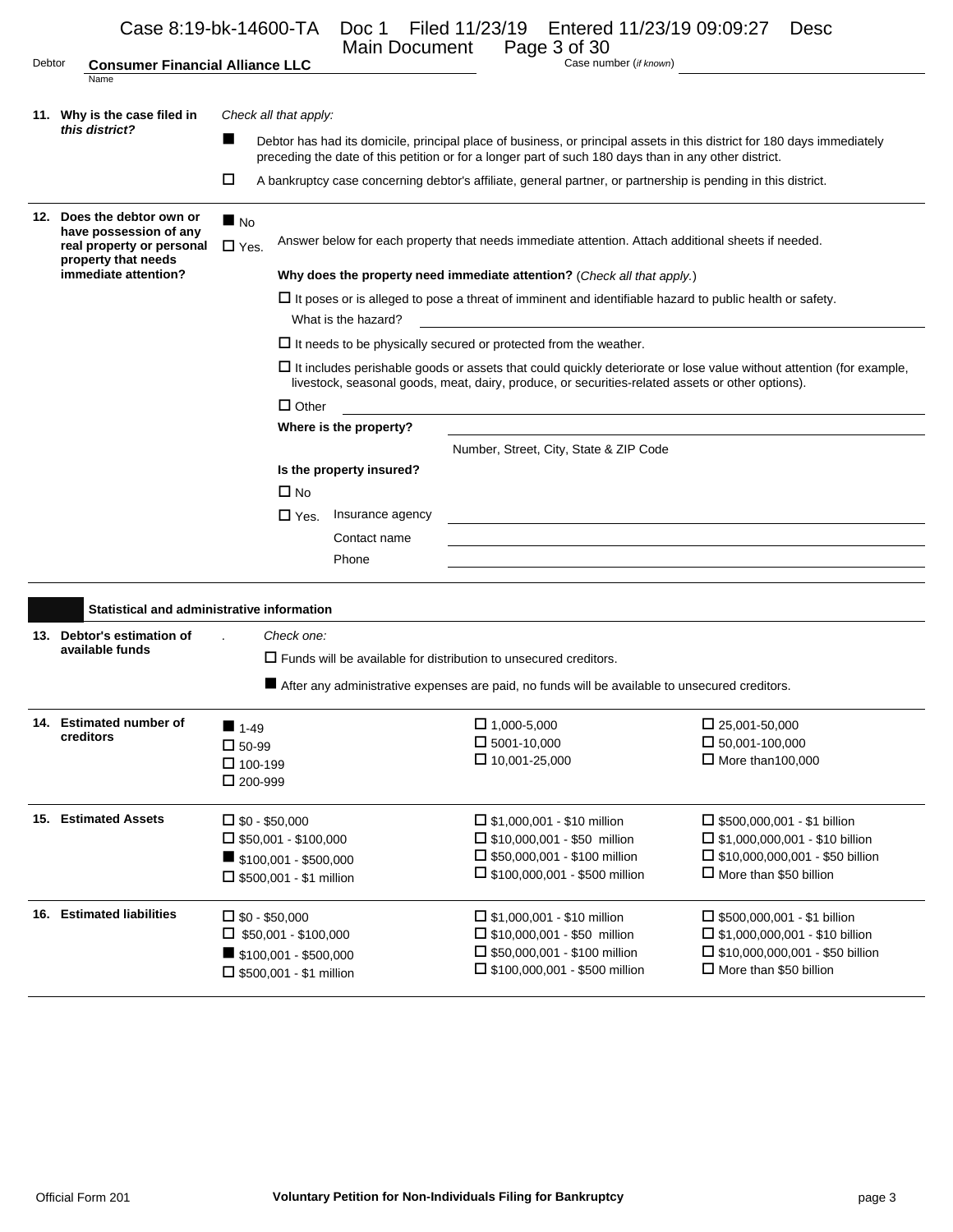# Case 8:19-bk-14600-TA Doc 1 Filed 11/23/19 Entered 11/23/19 09:09:27 Desc Main Document Page 4 of 30

| Debtor | <b>Consumer Financial Alliance LLC</b><br>Name                             |                                                                                                                                                                                     |                                                                                                                                                                                                                                                                                         |                      | Case number (if known)                                                                                                                                                                                                                                                                         |
|--------|----------------------------------------------------------------------------|-------------------------------------------------------------------------------------------------------------------------------------------------------------------------------------|-----------------------------------------------------------------------------------------------------------------------------------------------------------------------------------------------------------------------------------------------------------------------------------------|----------------------|------------------------------------------------------------------------------------------------------------------------------------------------------------------------------------------------------------------------------------------------------------------------------------------------|
|        | <b>Request for Relief, Declaration, and Signatures</b>                     |                                                                                                                                                                                     |                                                                                                                                                                                                                                                                                         |                      |                                                                                                                                                                                                                                                                                                |
|        |                                                                            |                                                                                                                                                                                     | imprisonment for up to 20 years, or both. 18 U.S.C. §§ 152, 1341, 1519, and 3571.                                                                                                                                                                                                       |                      | WARNING -- Bankruptcy fraud is a serious crime. Making a false statement in connection with a bankruptcy case can result in fines up to \$500,000 or                                                                                                                                           |
|        | 17. Declaration and signature<br>of authorized<br>representative of debtor | Executed on<br>$X$ /s/ Kevin Tang<br><b>Title</b>                                                                                                                                   | I have been authorized to file this petition on behalf of the debtor.<br>I declare under penalty of perjury that the foregoing is true and correct.<br><b>November 23, 2019</b><br>MM / DD / YYYY<br>Signature of authorized representative of gebtor<br><b>Chief Financial Officer</b> |                      | The debtor requests relief in accordance with the chapter of title 11, United States Code, specified in this petition.<br>I have examined the information in this petition and have a reasonable belief that the information is trued and correct.<br><b>Kevin Tang</b><br><b>Printed name</b> |
|        | 18. Signature of attorney                                                  | $X$ /s/ Kevin Tang<br>Signature of attorney for debtor<br>Kevin Tang<br>Printed name<br><b>Tang &amp; Associates</b><br>Firm name<br>18377 Beach Blvd<br>Suite 211<br>Contact phone | Huntington Beach, CA 92648<br>Number, Street, City, State & ZIP Code<br>(714) 522-7022                                                                                                                                                                                                  | <b>Email address</b> | Date November 23, 2019<br>MM / DD / YYYY<br>kevin@tang-associates.com                                                                                                                                                                                                                          |
|        |                                                                            | 291051 CA<br>Bar number and State                                                                                                                                                   |                                                                                                                                                                                                                                                                                         |                      |                                                                                                                                                                                                                                                                                                |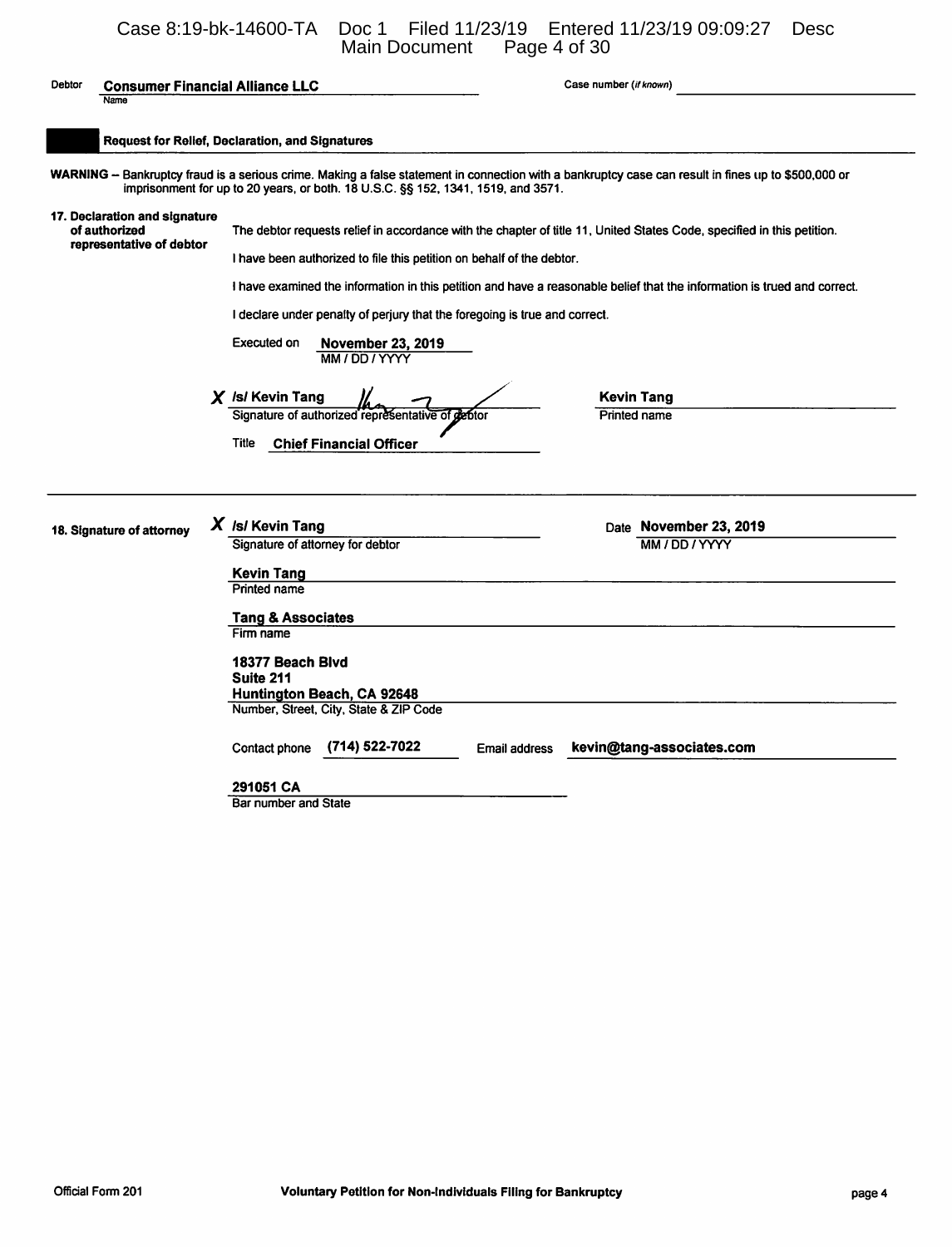Case 8:19-bk-14600-TA Doc 1 Filed 11/23/19 Entered 11/23/19 09:09:27 Desc Main Document

| Fill in this information to identify the case: |                                        |                                                                         |  |  |  |  |
|------------------------------------------------|----------------------------------------|-------------------------------------------------------------------------|--|--|--|--|
| Debtor name                                    | <b>Consumer Financial Alliance LLC</b> |                                                                         |  |  |  |  |
|                                                |                                        | United States Bankruptcy Court for the:  CENTRAL DISTRICT OF CALIFORNIA |  |  |  |  |
|                                                | Case number (if known)                 |                                                                         |  |  |  |  |
|                                                |                                        |                                                                         |  |  |  |  |

 $\Box$  Check if this is an amended filing

#### **Official Form 202 Declaration Under Penalty of Perjury for Non-Individual Debtors** 12/15

An individual who is authorized to act on behalf of a non-individual debtor, such as a corporation or partnership, must sign and submit this form for the schedules of assets and liabilities, any other document that requires a declaration that is not included in the document, and any amendments of those documents. This form must state the individual's position or relationship to the debtor, the identity of the document, and the date. Bankruptcy Rules 1008 and 9011.

WARNING -- Bankruptcy fraud is a serious crime. Making a false statement, concealing property, or obtaining money or property by fraud in connection with a bankruptcy case can result in fines up to \$500,000 or imprisonment for up to 20 years, or both. 18 U.S.C. §§ 152, 1341, 1519, and 3571.

**Declaration and signature** 

I am the president, another officer, or an authorized agent of the corporation; a member or an authorized agent of the partnership; or another individual serving as a representative of the debtor in this case.

I have examined the information in the documents checked below and I have a reasonable belief that the information is true and correct:

Schedule A/B: Assets-Real and Personal Property (Official Form 206A/B)

Schedule D: Creditors Who Have Claims Secured by Property (Official Form 206D)

Schedule E/F: Creditors Who Have Unsecured Claims (Official Form 206E/F)

Schedule G: Executory Contracts and Unexpired Leases (Official Form 206G)

Schedule H: Codebtors (Official Form 206H)

Summary of Assets and Liabilities for Non-Individuals (Official Form 206Sum) ▅

Amended Schedule М

Chapter 11 or Chapter 9 Cases: List of Creditors Who Have the 20 Largest Unsecured Claims and Are Not Insiders (Official Form 204) □

n Other document that requires a declaration

I declare under penalty of perjury that the foregoing is true and correct.

**Executed on November 23, 2019**  X /s/ Kevin Tang سلگا Signature of individual signing on behalf of debto

**Kevin Tang** 

**Printed name** 

**Chief Financial Officer** Position or relationship to debtor

Official Form 202

Declaration Under Penalty of Perjury for Non-Individual Debtors

Software Copyright (c) 1996-2019 Best Case, LLC - www.bestcase.com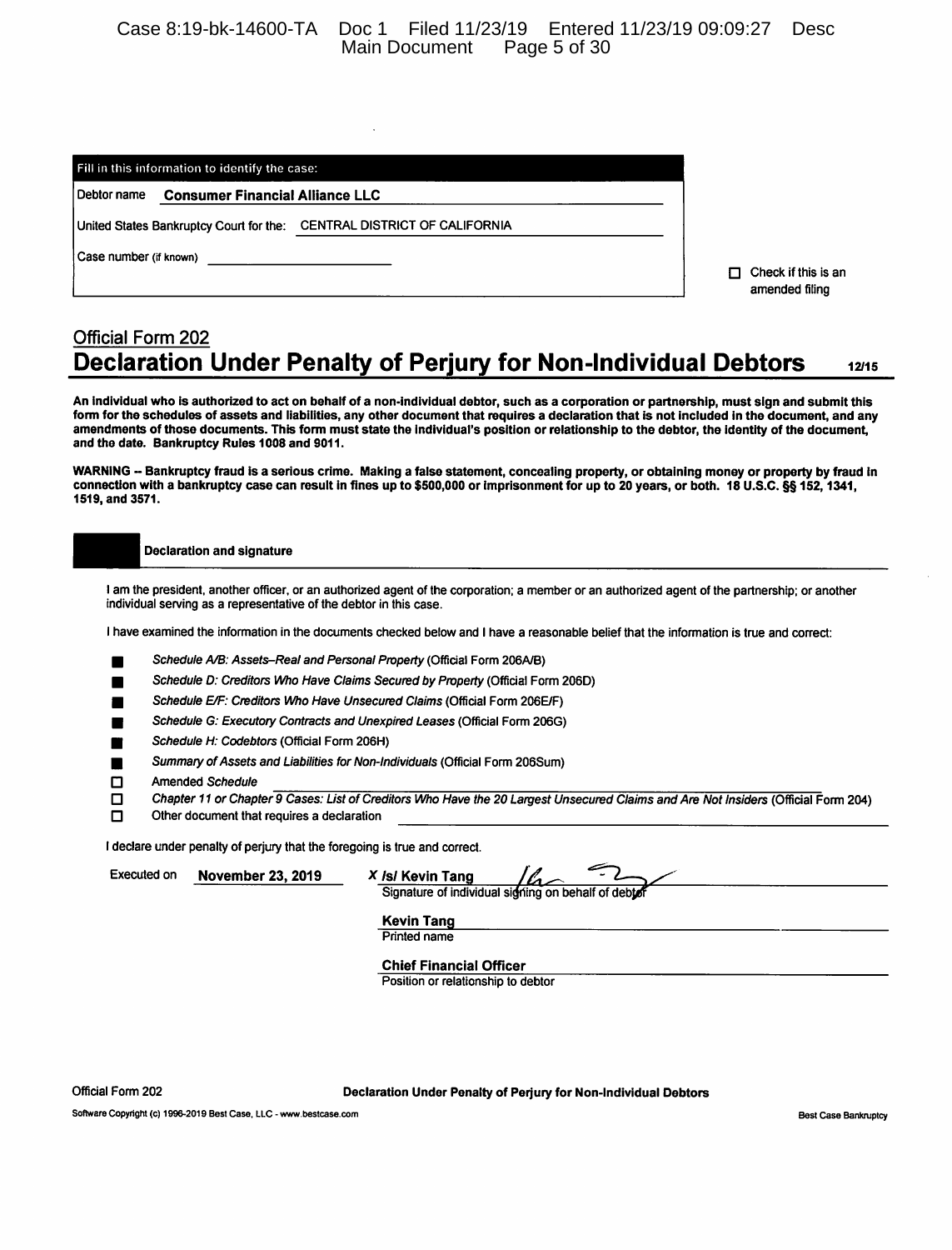## **STATEMENT OF RELATED CASES INFORMATION REQUIRED BY LBR 1015-2** UNITED STATES BANKRUPTCY COURT, CENTRAL DISTRICT OF CALIFORNIA

- 1. A petition under the Bankruptcy Act of 1898 or the Bankruptcy Reform Act of 1978 has previously been filed by or against the debtor, his/her spouse, his or her current or former domestic partner, an affiliate of the debtor, any copartnership or joint venture of which debtor is or formerly was a general or limited partner, or member, or any corporation of which the debtor is a director, officer, or person in control, as follows: (Set forth the complete number and title of each such of prior proceeding, date filed, nature thereof, the Bankruptcy Judge and court to whom assigned, whether still pending and, if not, the disposition thereof. If none, so indicate. Also, list any real property included in Schedule A/B that was filed with any such prior proceeding(s).)
- **None**
- 2. (If petitioner is a partnership or joint venture) A petition under the Bankruptcy Act of 1898 or the Bankruptcy Reform Act of 1978 has previously been filed by or against the debtor or an affiliate of the debtor, or a general partner in the debtor, a relative of the general partner, general partner of, or person in control of the debtor, partnership in which the debtor is a general partner, general partner of the debtor, or person in control of the debtor as follows: (Set forth the complete number and title of each such prior proceeding, date filed, nature of the proceeding, the Bankruptcy Judge and court to whom assigned, whether still pending and, if not, the disposition thereof. If none, so indicate. Also, list any real property included in Schedule A/B that was filed with any such prior proceeding(s).) **None**
- 3. (If petitioner is a corporation) A petition under the Bankruptcy Act of 1898 or the Bankruptcy Reform Act of 1978 has previously been filed by or against the debtor, or any of its affiliates or subsidiaries, a director of the debtor, an officer of the debtor, a person in control of the debtor, a partnership in which the debtor is general partner, a general partner of the debtor, a relative of the general partner, director, officer, or person in control of the debtor, or any persons, firms or corporations owning 20% or more of its voting stock as follows: (Set forth the complete number and title of each such prior proceeding, date filed, nature of proceeding, the Bankruptcy Judge and court to whom assigned, whether still pending, and if not, the disposition thereof. If none, so indicate. Also, list any real property included in Schedule A/B that was filed with any such prior proceeding(s).)

**None** 

4. (If petitioner is an individual) A petition under the Bankruptcy Reform Act of 1978, including amendments thereof, has been filed by or against the debtor within the last 180 days: (Set forth the complete number and title of each such prior proceeding, date filed, nature of proceeding, the Bankruptcy Judge and court to whom assigned, whether still pending, and if not, the disposition thereof. If none, so indicate. Also, list any real property included in Schedule A/B that was filed with any such prior proceeding(s).)

**None** 

I declare, under penalty of perjury, that the foregoing is true and correct.

**Executed at Alhambra** California.

Date: **November 23, 2019** 

| <b>/s/ Kevin Tang</b> | 10 <sub>2</sub> |  |
|-----------------------|-----------------|--|
| <b>Kevin Tang</b>     |                 |  |
| Signature of Debtor 1 |                 |  |

**Signature of Debtor 2**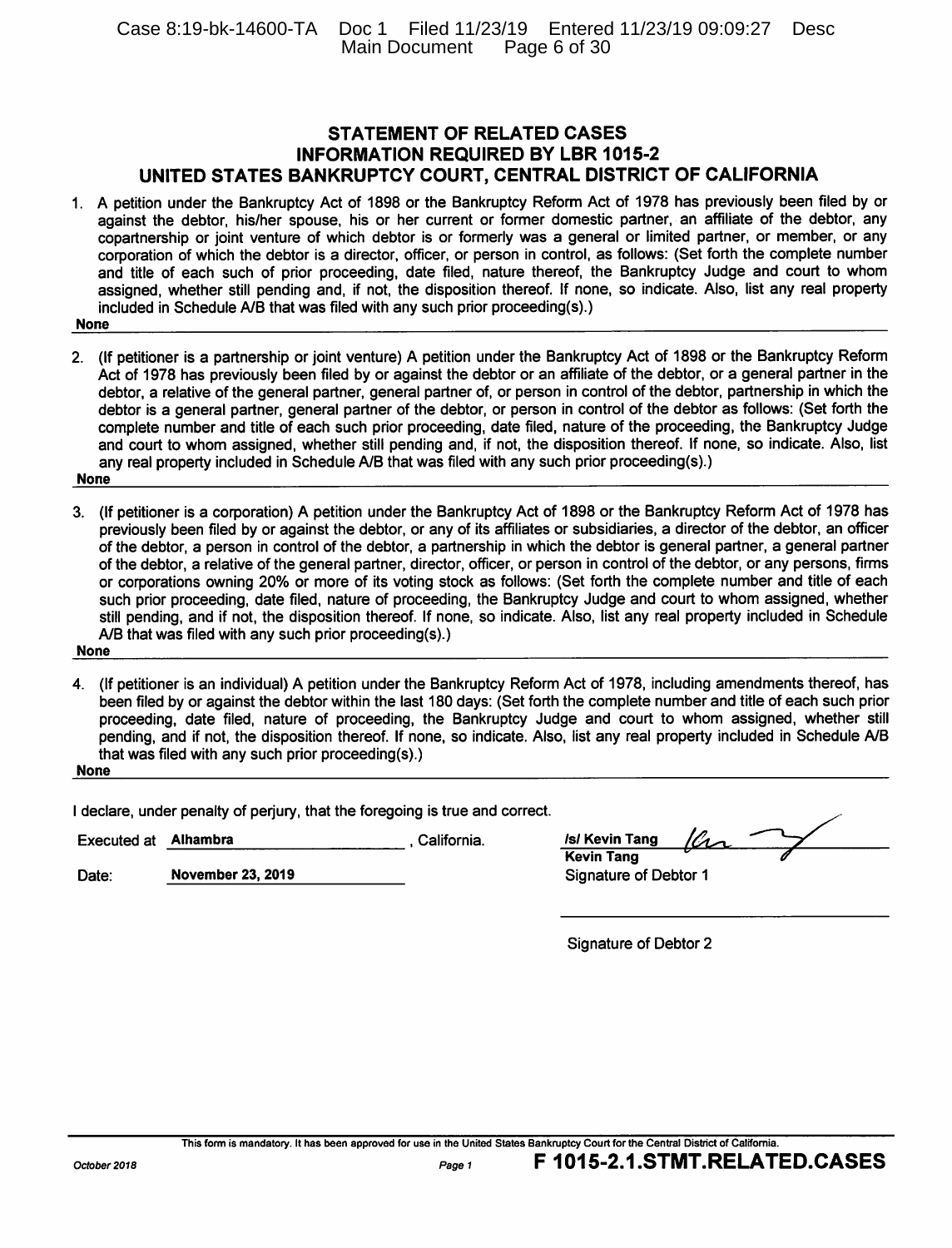# Case 8:19-bk-14600-TA Doc 1 Filed 11/23/19 Entered 11/23/19 09:09:27 Desc

|                | Case o.19-DK-14000-TA<br>DOC T<br>LIIGU TTI TII TA<br>ETTELED TTI 29172 09.09.21<br>Page 7 of 30<br>Main Document |        | <b>DESC</b>         |
|----------------|-------------------------------------------------------------------------------------------------------------------|--------|---------------------|
|                | Fill in this information to identify the case:                                                                    |        |                     |
|                | Debtor name<br><b>Consumer Financial Alliance LLC</b>                                                             |        |                     |
|                | United States Bankruptcy Court for the: CENTRAL DISTRICT OF CALIFORNIA                                            |        |                     |
|                | Case number (if known)<br><u> 1980 - Johann Barbara, martin a</u>                                                 |        |                     |
|                |                                                                                                                   | П.     | Check if this is an |
|                |                                                                                                                   |        | amended filing      |
|                | <b>Official Form 206Sum</b>                                                                                       |        |                     |
|                | <b>Summary of Assets and Liabilities for Non-Individuals</b>                                                      |        | 12/15               |
|                |                                                                                                                   |        |                     |
|                | Part 1: Summary of Assets                                                                                         |        |                     |
| $\mathbf{1}$ . | Schedule A/B: Assets-Real and Personal Property (Official Form 206A/B)                                            |        |                     |
|                | 1a. Real property:                                                                                                | \$     | 0.00                |
|                | 1b. Total personal property:                                                                                      | \$     | 201,500.00          |
|                | 1c. Total of all property:                                                                                        | \$     | 201,500.00          |
| Part 2:        | <b>Summary of Liabilities</b>                                                                                     |        |                     |
| 2.             | Schedule D: Creditors Who Have Claims Secured by Property (Official Form 206D)                                    | $\sim$ | 0.00                |
| 3.             | Schedule E/F: Creditors Who Have Unsecured Claims (Official Form 206E/F)                                          |        |                     |
|                | 3a. Total claim amounts of priority unsecured claims:                                                             | \$     | 0.00                |
|                |                                                                                                                   |        |                     |
|                | 3b. Total amount of claims of nonpriority amount of unsecured claims:                                             | +\$    | 159,571.00          |
| $\mathbf{4}$   |                                                                                                                   |        | 159,571.00          |
|                | Lines $2 + 3a + 3b$                                                                                               |        |                     |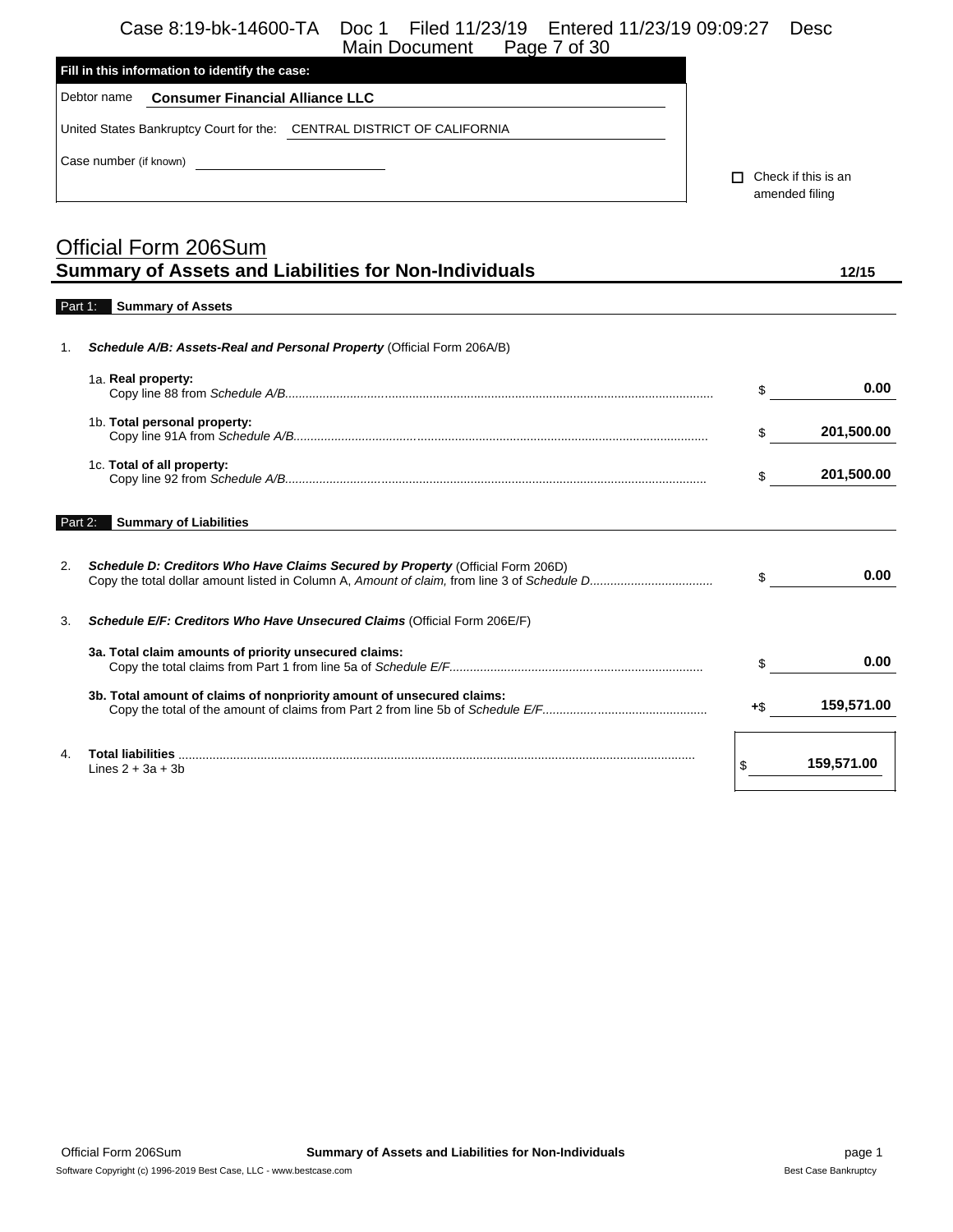Case 8:19-bk-14600-TA Doc 1 Filed 11/23/19 Entered 11/23/19 09:09:27 Desc Main Document

| Fill in this information to identify the case: |                                        |                                                                        |    |                     |
|------------------------------------------------|----------------------------------------|------------------------------------------------------------------------|----|---------------------|
| Debtor name                                    | <b>Consumer Financial Alliance LLC</b> |                                                                        |    |                     |
|                                                |                                        | United States Bankruptcy Court for the: CENTRAL DISTRICT OF CALIFORNIA |    |                     |
| Case number (if known)                         |                                        |                                                                        | п. | Check if this is an |
|                                                |                                        |                                                                        |    | amended filing      |
|                                                |                                        |                                                                        |    |                     |

# Official Form 206A/B **Schedule A/B: Assets - Real and Personal Property 12/15**

**Disclose all property, real and personal, which the debtor owns or in which the debtor has any other legal, equitable, or future interest. Include all property in which the debtor holds rights and powers exercisable for the debtor's own benefit. Also include assets and properties which have no book value, such as fully depreciated assets or assets that were not capitalized. In Schedule A/B, list any executory contracts or unexpired leases. Also list them on** *Schedule G: Executory Contracts and Unexpired Leases* **(Official Form 206G).**

**Be as complete and accurate as possible. If more space is needed, attach a separate sheet to this form. At the top of any pages added, write the debtor's name and case number (if known). Also identify the form and line number to which the additional information applies. If an additional sheet is attached, include the amounts from the attachment in the total for the pertinent part.**

**For Part 1 through Part 11, list each asset under the appropriate category or attach separate supporting schedules, such as a fixed asset schedule or depreciation schedule, that gives the details for each asset in a particular category. List each asset only once. In valuing the debtor's interest, do not deduct the value of secured claims. See the instructions to understand the terms used in this form.** Part 1: **Cash and cash equivalents**

**All cash or cash equivalents owned or controlled by the debtor Current value of**

1. **Does the debtor have any cash or cash equivalents?**

 $\Box$  No. Go to Part 2.

Yes Fill in the information below.

3. **Checking, savings, money market, or financial brokerage accounts** *(Identify all)*

Name of institution (bank or brokerage firm) Type of account Last 4 digits of account number

3.1. **Chase Bank (negative balance) Checking 9182 \$0.00**

#### 4. **Other cash equivalents** *(Identify all)*

5. **Total of Part 1. \$0.00** Add lines 2 through 4 (including amounts on any additional sheets). Copy the total to line 80.

**debtor's interest**

Part 2: **Deposits and Prepayments**

6. **Does the debtor have any deposits or prepayments?**

No. Go to Part 3.

Yes Fill in the information below.

#### Part 3: **Accounts receivable**

10. **Does the debtor have any accounts receivable?**

No. Go to Part 4.

 $\Box$  Yes Fill in the information below.

#### Part 4: **Investments**

13. **Does the debtor own any investments?**

No. Go to Part 5.

Yes Fill in the information below.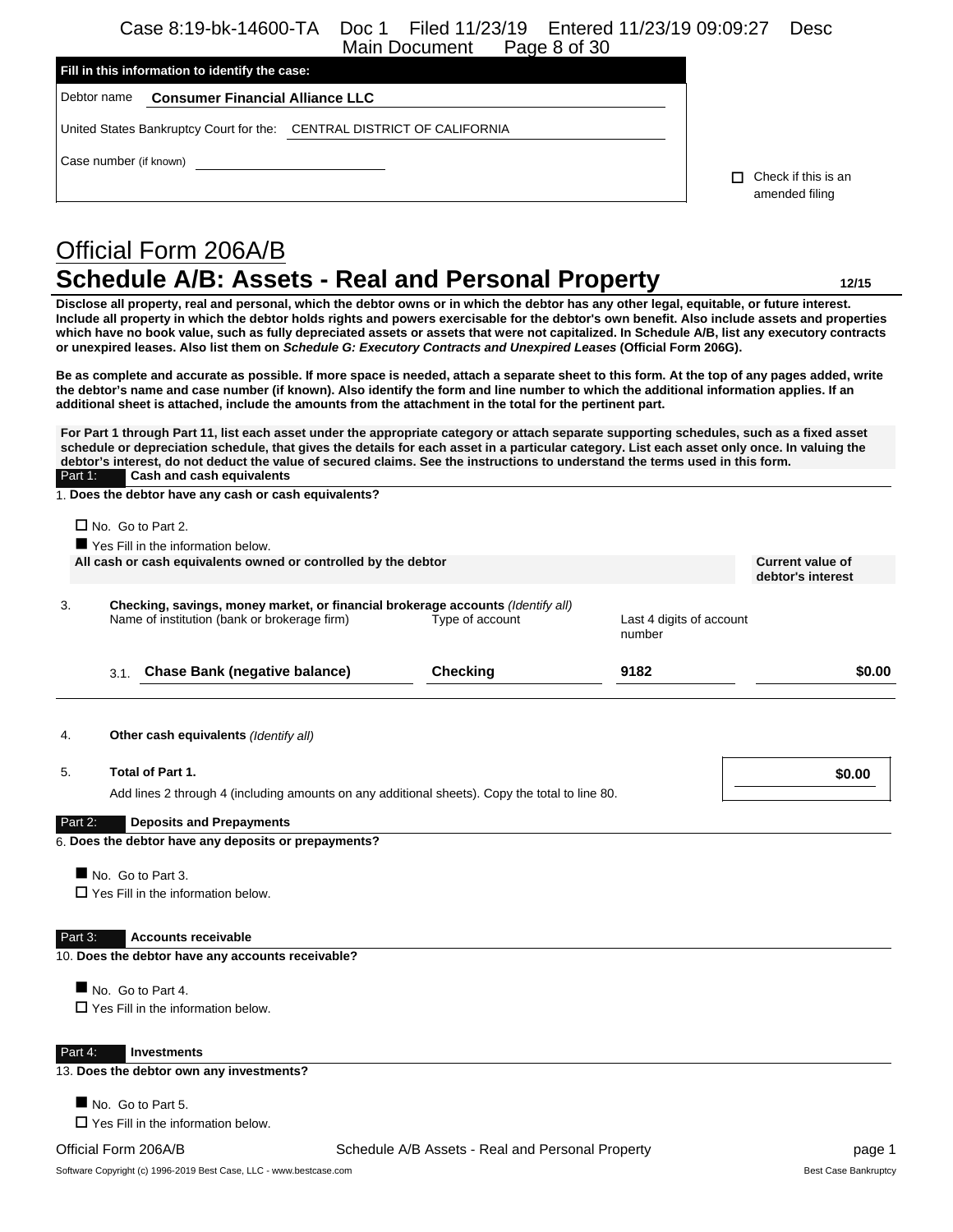### Case 8:19-bk-14600-TA Doc 1 Filed 11/23/19 Entered 11/23/19 09:09:27 Desc Main Document Page 9 of 30

| Debtor  | <b>Consumer Financial Alliance LLC</b>                                                                                                                                                                                                                |                                                             | Case number (If known)                     |                                              |
|---------|-------------------------------------------------------------------------------------------------------------------------------------------------------------------------------------------------------------------------------------------------------|-------------------------------------------------------------|--------------------------------------------|----------------------------------------------|
|         | Name                                                                                                                                                                                                                                                  |                                                             |                                            |                                              |
| Part 5: | Inventory, excluding agriculture assets                                                                                                                                                                                                               |                                                             |                                            |                                              |
|         | 18. Does the debtor own any inventory (excluding agriculture assets)?                                                                                                                                                                                 |                                                             |                                            |                                              |
|         | No. Go to Part 6.<br>$\Box$ Yes Fill in the information below.                                                                                                                                                                                        |                                                             |                                            |                                              |
|         |                                                                                                                                                                                                                                                       |                                                             |                                            |                                              |
| Part 6: | Farming and fishing-related assets (other than titled motor vehicles and land)<br>27. Does the debtor own or lease any farming and fishing-related assets (other than titled motor vehicles and land)?                                                |                                                             |                                            |                                              |
|         | No. Go to Part 7.                                                                                                                                                                                                                                     |                                                             |                                            |                                              |
|         | $\Box$ Yes Fill in the information below.                                                                                                                                                                                                             |                                                             |                                            |                                              |
| Part 7: | Office furniture, fixtures, and equipment; and collectibles                                                                                                                                                                                           |                                                             |                                            |                                              |
|         | 38. Does the debtor own or lease any office furniture, fixtures, equipment, or collectibles?                                                                                                                                                          |                                                             |                                            |                                              |
|         | $\Box$ No. Go to Part 8.                                                                                                                                                                                                                              |                                                             |                                            |                                              |
|         | Yes Fill in the information below.                                                                                                                                                                                                                    |                                                             |                                            |                                              |
|         | <b>General description</b>                                                                                                                                                                                                                            | Net book value of<br>debtor's interest<br>(Where available) | Valuation method used<br>for current value | <b>Current value of</b><br>debtor's interest |
| 39.     | <b>Office furniture</b>                                                                                                                                                                                                                               |                                                             |                                            |                                              |
|         | Desks, chairs, whiteboards                                                                                                                                                                                                                            | \$0.00                                                      |                                            | \$500.00                                     |
| 40.     | <b>Office fixtures</b>                                                                                                                                                                                                                                |                                                             |                                            |                                              |
| 41.     | Office equipment, including all computer equipment and<br>communication systems equipment and software<br>computers and phones                                                                                                                        | \$0.00                                                      |                                            | \$500.00                                     |
| 42.     | <b>Collectibles</b> Examples: Antiques and figurines; paintings, prints, or other artwork;<br>books, pictures, or other art objects; china and crystal; stamp, coin, or baseball card<br>collections; other collections, memorabilia, or collectibles |                                                             |                                            |                                              |
| 43.     | Total of Part 7.<br>Add lines 39 through 42. Copy the total to line 86.                                                                                                                                                                               |                                                             |                                            | \$1,000.00                                   |
| 44.     | Is a depreciation schedule available for any of the property listed in Part 7?<br>$\blacksquare$ No                                                                                                                                                   |                                                             |                                            |                                              |
|         | $\Box$ Yes<br>Has any of the property listed in Part 7 been appraised by a professional within the last year?                                                                                                                                         |                                                             |                                            |                                              |
| 45.     | N <sub>O</sub>                                                                                                                                                                                                                                        |                                                             |                                            |                                              |
|         | $\Box$ Yes                                                                                                                                                                                                                                            |                                                             |                                            |                                              |
| Part 8: | Machinery, equipment, and vehicles<br>46. Does the debtor own or lease any machinery, equipment, or vehicles?                                                                                                                                         |                                                             |                                            |                                              |
|         |                                                                                                                                                                                                                                                       |                                                             |                                            |                                              |
|         | No. Go to Part 9.<br>$\square$ Yes Fill in the information below.                                                                                                                                                                                     |                                                             |                                            |                                              |
| Part 9: | <b>Real property</b>                                                                                                                                                                                                                                  |                                                             |                                            |                                              |
|         |                                                                                                                                                                                                                                                       |                                                             |                                            |                                              |

54. **Does the debtor own or lease any real property?**

Official Form 206A/B **Schedule A/B Assets - Real and Personal Property** Page 2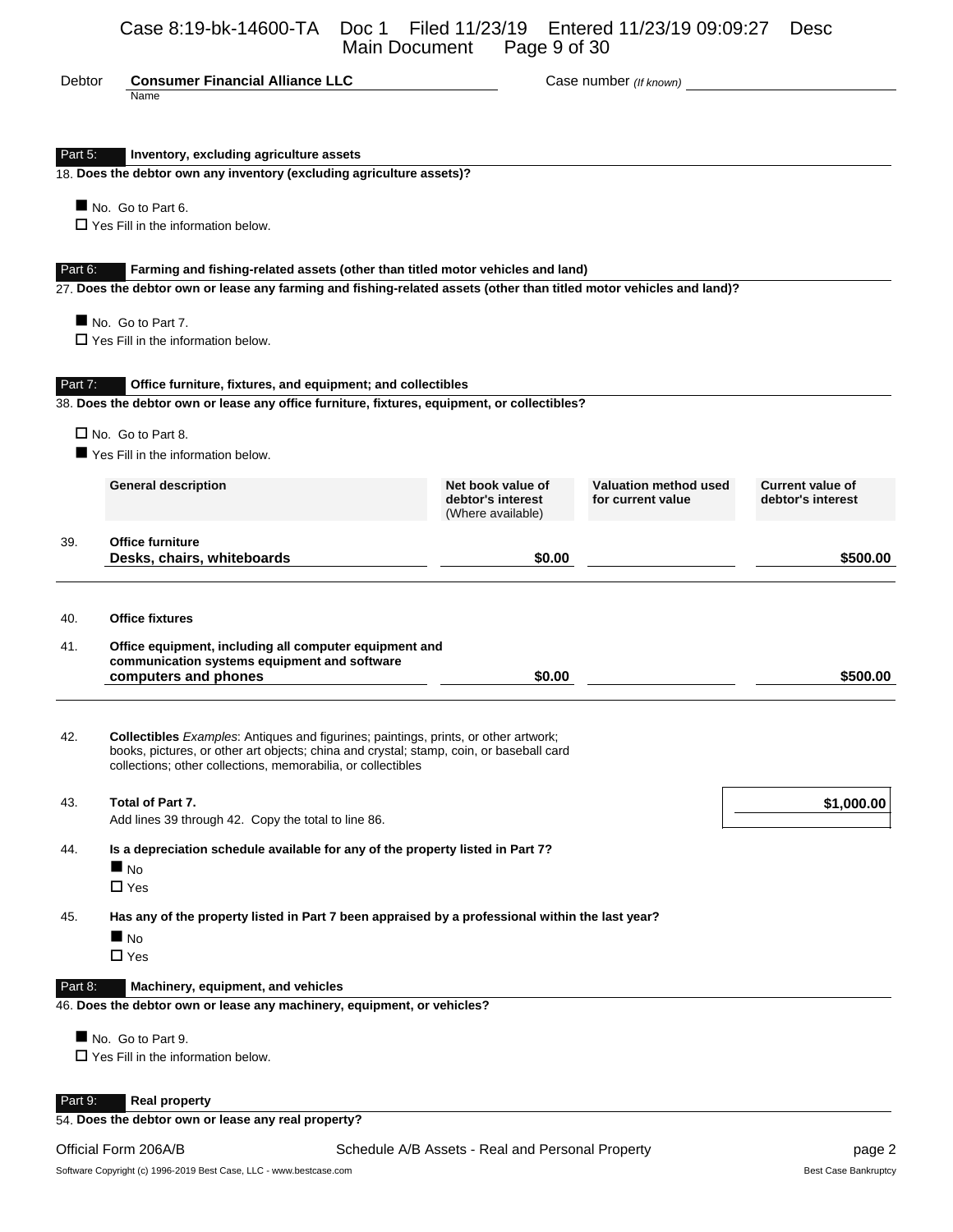# Case 8:19-bk-14600-TA Doc 1 Filed 11/23/19 Entered 11/23/19 09:09:27 Desc Main Document Page 10 of 30

| Debtor   | <b>Consumer Financial Alliance LLC</b><br>Name                                                                                                                               |                                        | Case number (If known)                       |                         |
|----------|------------------------------------------------------------------------------------------------------------------------------------------------------------------------------|----------------------------------------|----------------------------------------------|-------------------------|
|          |                                                                                                                                                                              |                                        |                                              |                         |
|          | No. Go to Part 10.<br>$\Box$ Yes Fill in the information below.                                                                                                              |                                        |                                              |                         |
|          |                                                                                                                                                                              |                                        |                                              |                         |
| Part 10: | Intangibles and intellectual property<br>59. Does the debtor have any interests in intangibles or intellectual property?                                                     |                                        |                                              |                         |
|          |                                                                                                                                                                              |                                        |                                              |                         |
|          | $\Box$ No. Go to Part 11.<br>Yes Fill in the information below.                                                                                                              |                                        |                                              |                         |
|          |                                                                                                                                                                              | Net book value of                      | Valuation method used                        | <b>Current value of</b> |
|          | <b>General description</b>                                                                                                                                                   | debtor's interest<br>(Where available) | for current value                            | debtor's interest       |
| 60.      | Patents, copyrights, trademarks, and trade secrets<br>trademark of Consumer Financial Alliance                                                                               | \$0.00                                 | the control of the control of the control of | \$500.00                |
| 61.      | Internet domain names and websites<br>website - www.consumerfinancialalliance.org                                                                                            | \$0.00                                 |                                              | \$500.00                |
| 62.      | Licenses, franchises, and royalties                                                                                                                                          |                                        |                                              |                         |
| 63.      | Customer lists, mailing lists, or other compilations<br>Customer lists - 20 to 25 active debt settlement<br>engagement agreements with future<br>reveneues of over \$100,000 | \$0.00                                 |                                              | \$5,000.00              |
| 64.      | Other intangibles, or intellectual property                                                                                                                                  |                                        |                                              |                         |
| 65.      | Goodwill                                                                                                                                                                     |                                        |                                              |                         |
| 66.      | Total of Part 10.                                                                                                                                                            |                                        |                                              | \$6,000.00              |
|          | Add lines 60 through 65. Copy the total to line 89.                                                                                                                          |                                        |                                              |                         |
| 67.      | Do your lists or records include personally identifiable information of customers (as defined in 11 U.S.C.§§ 101(41A) and 107?<br>$\blacksquare$ No<br>$\Box$ Yes            |                                        |                                              |                         |
| 68.      | Is there an amortization or other similar schedule available for any of the property listed in Part 10?                                                                      |                                        |                                              |                         |
|          | $\blacksquare$ No<br>$\Box$ Yes                                                                                                                                              |                                        |                                              |                         |
| 69.      | Has any of the property listed in Part 10 been appraised by a professional within the last year?                                                                             |                                        |                                              |                         |
|          | $\blacksquare$ No                                                                                                                                                            |                                        |                                              |                         |
|          | $\Box$ Yes                                                                                                                                                                   |                                        |                                              |                         |
| Part 11: | All other assets<br>70. Does the debtor own any other assets that have not yet been reported on this form?                                                                   |                                        |                                              |                         |
|          | Include all interests in executory contracts and unexpired leases not previously reported on this form.                                                                      |                                        |                                              |                         |
|          | $\Box$ No. Go to Part 12.                                                                                                                                                    |                                        |                                              |                         |
|          | Yes Fill in the information below.                                                                                                                                           |                                        |                                              |                         |

**Current value of debtor's interest**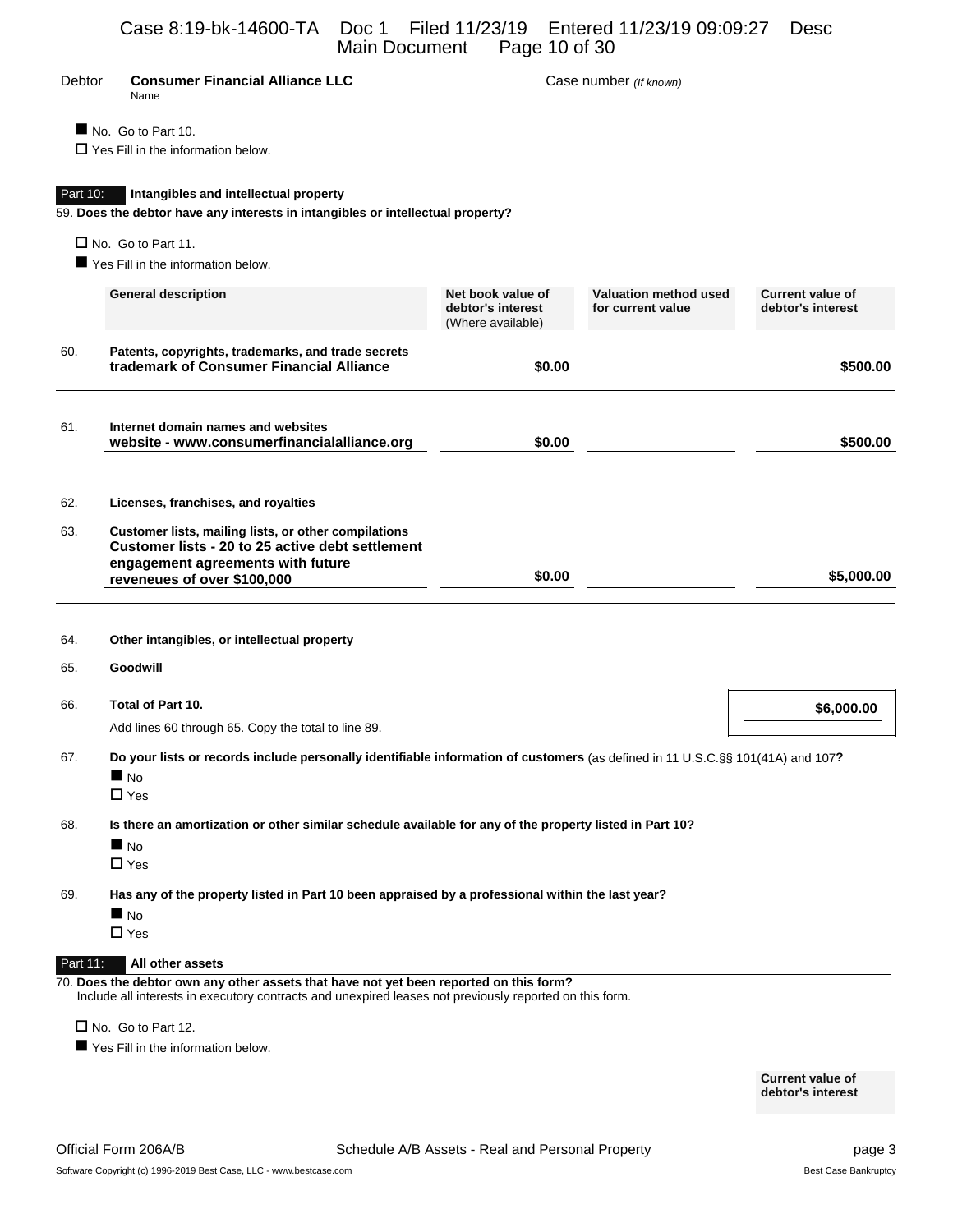Case 8:19-bk-14600-TA Doc 1 Filed 11/23/19 Entered 11/23/19 09:09:27 Desc Main Document Page 11 of 30

| Debtor | <b>Consumer Financial Alliance LLC</b><br>Name                                                                                                                                                  | Case number (If known) |              |
|--------|-------------------------------------------------------------------------------------------------------------------------------------------------------------------------------------------------|------------------------|--------------|
| 71.    | Notes receivable<br>Description (include name of obligor)                                                                                                                                       |                        |              |
| 72.    | Tax refunds and unused net operating losses (NOLs)<br>Description (for example, federal, state, local)                                                                                          |                        |              |
| 73.    | Interests in insurance policies or annuities                                                                                                                                                    |                        |              |
| 74.    | Causes of action against third parties (whether or not a lawsuit<br>has been filed)<br>Cause of Action against Thomas J. Lynch for Breach of<br><b>Fiduciary Duty and Partnership Agreement</b> |                        | \$139,000.00 |
|        | Nature of claim<br><b>Amount requested</b><br>\$0.00                                                                                                                                            |                        |              |
| 75.    | Other contingent and unliquidated claims or causes of action of<br>every nature, including counterclaims of the debtor and rights to<br>set off claims                                          |                        |              |
| 76.    | Trusts, equitable or future interests in property                                                                                                                                               |                        |              |
| 77.    | Other property of any kind not already listed Examples: Season tickets,<br>country club membership<br>Loan to Thomas J. Lynch from December 31, 2018 to                                         |                        |              |
|        | November 15, 2019 (\$5,000 per month)                                                                                                                                                           |                        | \$55,000.00  |
|        | Unpaid balance on loan to Thomas J Lynch to post bail                                                                                                                                           |                        | \$500.00     |
|        |                                                                                                                                                                                                 |                        |              |
|        |                                                                                                                                                                                                 |                        |              |

78. **Total of Part 11. \$194,500.00**

Add lines 71 through 77. Copy the total to line 90.

- 79. **Has any of the property listed in Part 11 been appraised by a professional within the last year?**
	- $\blacksquare$  No

□ Yes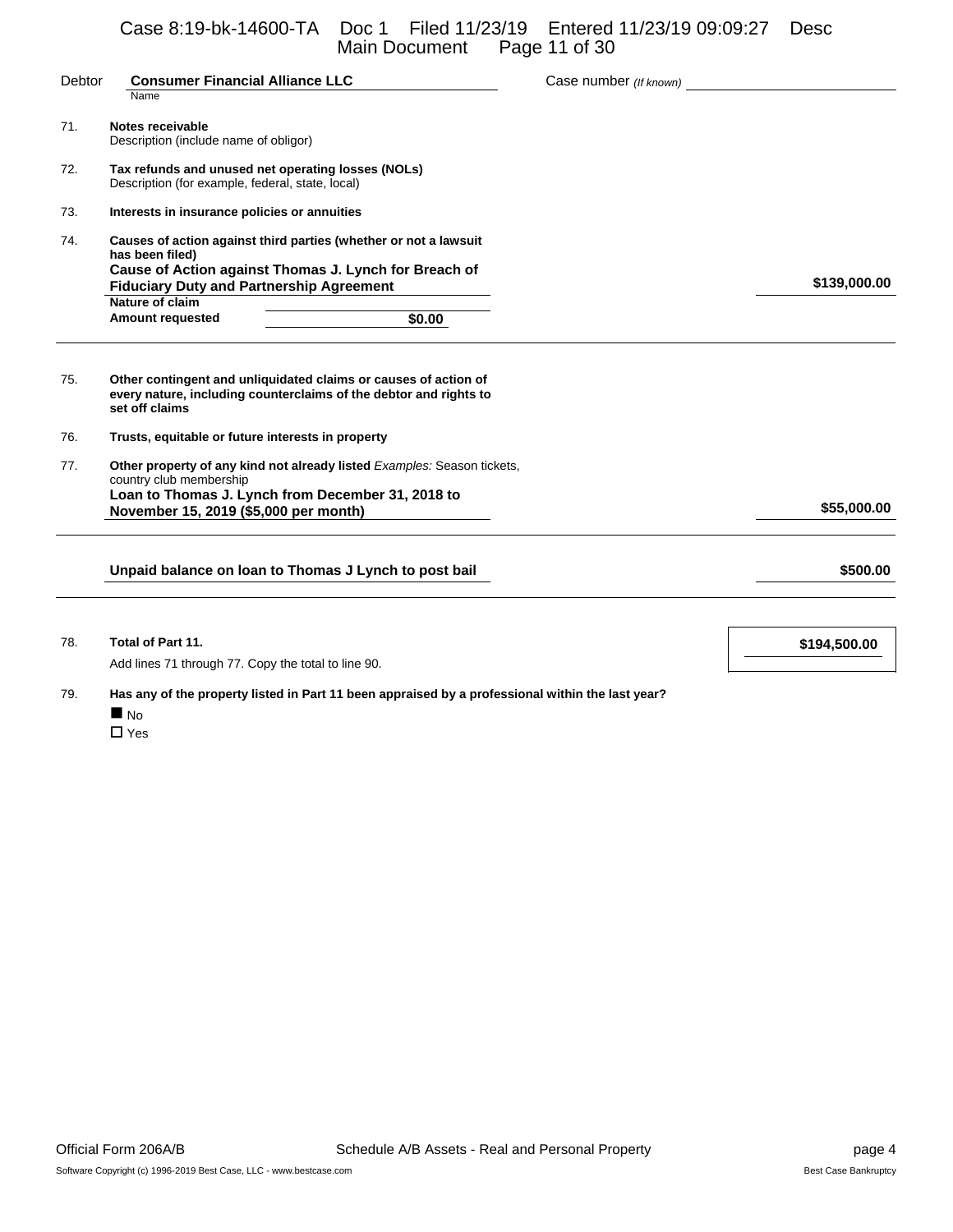#### Debtor **Consumer Financial Alliance LLC** Case number *(If known)* Name

#### Part 12: **Summary**

|     | In Part 12 copy all of the totals from the earlier parts of the form<br>Type of property | <b>Current value of</b><br>personal property | <b>Current value of real</b><br>property |        |
|-----|------------------------------------------------------------------------------------------|----------------------------------------------|------------------------------------------|--------|
|     | 80. Cash, cash equivalents, and financial assets.<br>Copy line 5, Part 1                 | \$0.00                                       |                                          |        |
| 81. | Deposits and prepayments. Copy line 9, Part 2.                                           | \$0.00                                       |                                          |        |
| 82. | Accounts receivable. Copy line 12, Part 3.                                               | \$0.00                                       |                                          |        |
|     | 83. Investments. Copy line 17, Part 4.                                                   | \$0.00                                       |                                          |        |
|     | 84. <b>Inventory.</b> Copy line 23, Part 5.                                              | \$0.00                                       |                                          |        |
| 85. | Farming and fishing-related assets. Copy line 33, Part 6.                                | \$0.00                                       |                                          |        |
| 86. | Office furniture, fixtures, and equipment; and collectibles.<br>Copy line 43, Part 7.    | \$1,000.00                                   |                                          |        |
| 87. | Machinery, equipment, and vehicles. Copy line 51, Part 8.                                | \$0.00                                       |                                          |        |
| 88. |                                                                                          |                                              |                                          | \$0.00 |
| 89. | Intangibles and intellectual property. Copy line 66, Part 10.                            | \$6,000.00                                   |                                          |        |
| 90. | All other assets. Copy line 78, Part 11.                                                 | \$194,500.00                                 |                                          |        |
| 91. | Total. Add lines 80 through 90 for each column                                           | \$201,500.00                                 | $+91b.$                                  | \$0.00 |
|     |                                                                                          |                                              |                                          |        |

92. **Total of all property on Schedule A/B**. Add lines 91a+91b=92 **\$201,500.00 \$201,500.00**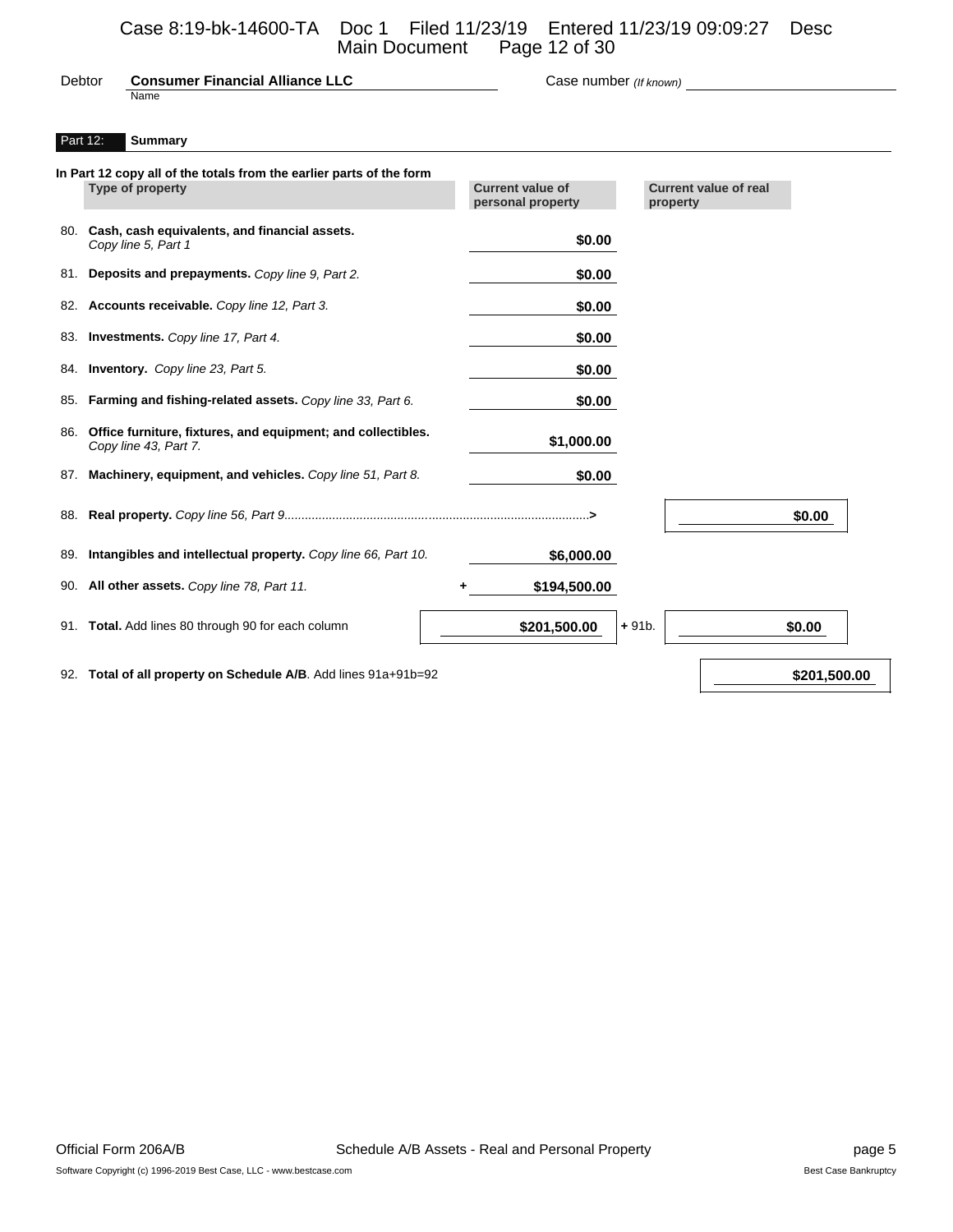# Case 8:19-bk-14600-TA Doc 1 Filed 11/23/19 Entered 11/23/19 09:09:27 Desc

| Page 13 of 30<br>Main Document                                         |                                              |
|------------------------------------------------------------------------|----------------------------------------------|
| Fill in this information to identify the case:                         |                                              |
| Debtor name<br><b>Consumer Financial Alliance LLC</b>                  |                                              |
| United States Bankruptcy Court for the: CENTRAL DISTRICT OF CALIFORNIA |                                              |
| Case number (if known)                                                 |                                              |
|                                                                        | $\Box$ Check if this is an<br>amended filing |
| Official Form 206D                                                     |                                              |
| Schedule D: Creditors Who Have Claims Secured by Property              | 12/15                                        |

**Be as complete and accurate as possible.**

**1. Do any creditors have claims secured by debtor's property?**

 No. Check this box and submit page 1 of this form to the court with debtor's other schedules. Debtor has nothing else to report on this form.  $\square$  Yes. Fill in all of the information below.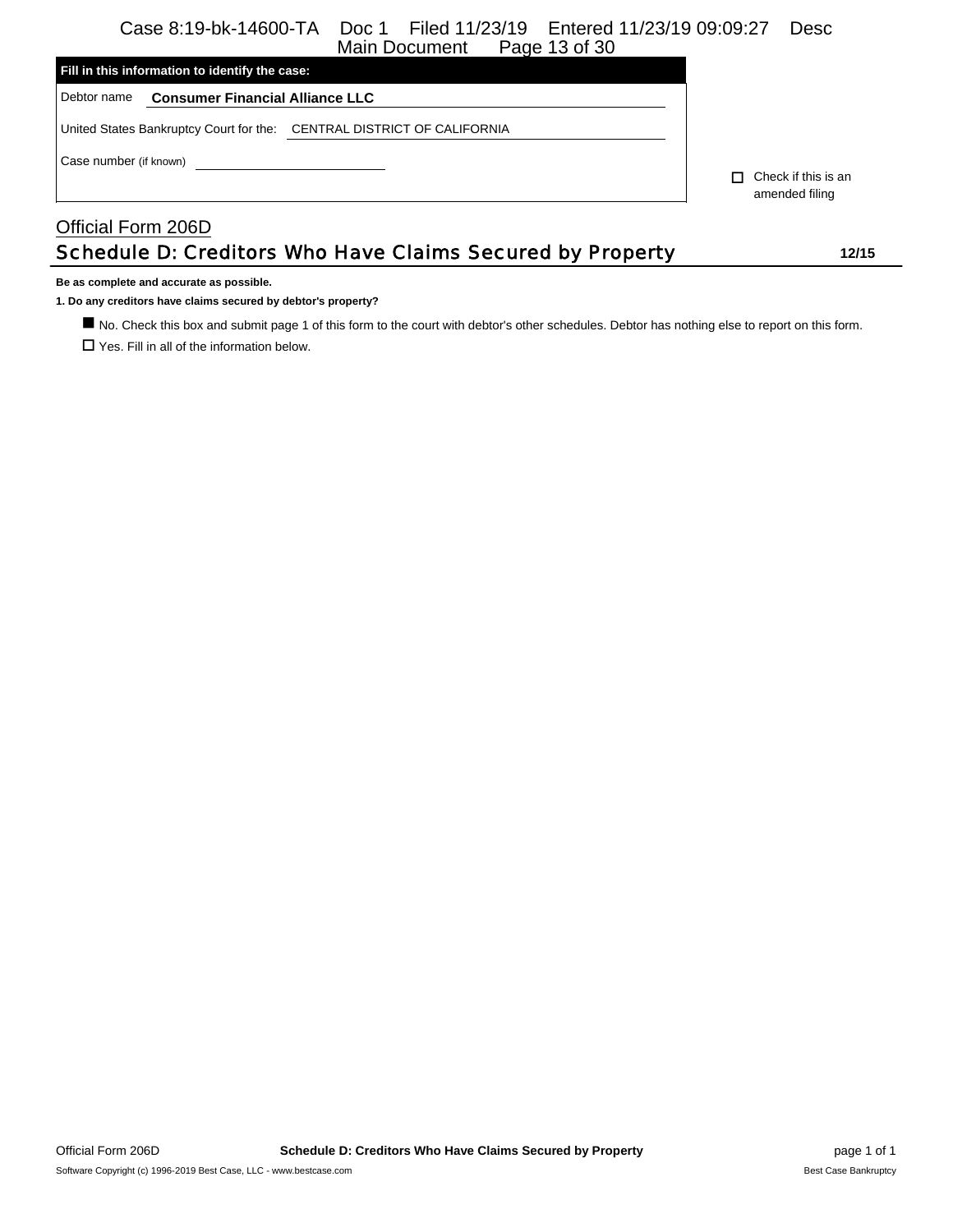Case 8:19-bk-14600-TA Doc 1 Filed 11/23/19 Entered 11/23/19 09:09:27 Desc

|                                                                                                                                                                                                                                                                                                                                                                                                                                                                                                                                                                                                                                                             | Page 14 of 30<br><b>Main Document</b>                                                    |                                             |
|-------------------------------------------------------------------------------------------------------------------------------------------------------------------------------------------------------------------------------------------------------------------------------------------------------------------------------------------------------------------------------------------------------------------------------------------------------------------------------------------------------------------------------------------------------------------------------------------------------------------------------------------------------------|------------------------------------------------------------------------------------------|---------------------------------------------|
| Fill in this information to identify the case:                                                                                                                                                                                                                                                                                                                                                                                                                                                                                                                                                                                                              |                                                                                          |                                             |
| Debtor name<br><b>Consumer Financial Alliance LLC</b>                                                                                                                                                                                                                                                                                                                                                                                                                                                                                                                                                                                                       |                                                                                          |                                             |
| United States Bankruptcy Court for the: CENTRAL DISTRICT OF CALIFORNIA                                                                                                                                                                                                                                                                                                                                                                                                                                                                                                                                                                                      |                                                                                          |                                             |
|                                                                                                                                                                                                                                                                                                                                                                                                                                                                                                                                                                                                                                                             |                                                                                          |                                             |
| Case number (if known)                                                                                                                                                                                                                                                                                                                                                                                                                                                                                                                                                                                                                                      |                                                                                          | Check if this is an<br>П.<br>amended filing |
| Official Form 206E/F                                                                                                                                                                                                                                                                                                                                                                                                                                                                                                                                                                                                                                        |                                                                                          |                                             |
| <b>Schedule E/F: Creditors Who Have Unsecured Claims</b>                                                                                                                                                                                                                                                                                                                                                                                                                                                                                                                                                                                                    |                                                                                          | 12/15                                       |
| Be as complete and accurate as possible. Use Part 1 for creditors with PRIORITY unsecured claims and Part 2 for creditors with NONPRIORITY unsecured claims.<br>List the other party to any executory contracts or unexpired leases that could result in a claim. Also list executory contracts on Schedule A/B: Assets - Real and<br>Personal Property (Official Form 206A/B) and on Schedule G: Executory Contracts and Unexpired Leases (Official Form 206G). Number the entries in Parts 1 and<br>2 in the boxes on the left. If more space is needed for Part 1 or Part 2, fill out and attach the Additional Page of that Part included in this form. |                                                                                          |                                             |
| List All Creditors with PRIORITY Unsecured Claims<br>Part 1:                                                                                                                                                                                                                                                                                                                                                                                                                                                                                                                                                                                                |                                                                                          |                                             |
| 1. Do any creditors have priority unsecured claims? (See 11 U.S.C. § 507).                                                                                                                                                                                                                                                                                                                                                                                                                                                                                                                                                                                  |                                                                                          |                                             |
| No. Go to Part 2.                                                                                                                                                                                                                                                                                                                                                                                                                                                                                                                                                                                                                                           |                                                                                          |                                             |
| $\Box$ Yes. Go to line 2.                                                                                                                                                                                                                                                                                                                                                                                                                                                                                                                                                                                                                                   |                                                                                          |                                             |
|                                                                                                                                                                                                                                                                                                                                                                                                                                                                                                                                                                                                                                                             |                                                                                          |                                             |
| List All Creditors with NONPRIORITY Unsecured Claims<br>Part 2:<br>3. List in alphabetical order all of the creditors with nonpriority unsecured claims. If the debtor has more than 6 creditors with nonpriority unsecured claims, fill                                                                                                                                                                                                                                                                                                                                                                                                                    |                                                                                          |                                             |
| out and attach the Additional Page of Part 2.                                                                                                                                                                                                                                                                                                                                                                                                                                                                                                                                                                                                               |                                                                                          | Amount of claim                             |
|                                                                                                                                                                                                                                                                                                                                                                                                                                                                                                                                                                                                                                                             |                                                                                          |                                             |
| 3.1<br>Nonpriority creditor's name and mailing address<br><b>Chase Bank</b>                                                                                                                                                                                                                                                                                                                                                                                                                                                                                                                                                                                 | As of the petition filing date, the claim is: Check all that apply.<br>$\Box$ Contingent | \$200.00                                    |
| 19461 Main St. Ste 102                                                                                                                                                                                                                                                                                                                                                                                                                                                                                                                                                                                                                                      | $\Box$ Unliquidated                                                                      |                                             |
| Huntington Beach, CA 92648                                                                                                                                                                                                                                                                                                                                                                                                                                                                                                                                                                                                                                  | $\Box$ Disputed                                                                          |                                             |
| Date(s) debt was incurred                                                                                                                                                                                                                                                                                                                                                                                                                                                                                                                                                                                                                                   | Basis for the claim: negative balance                                                    |                                             |
| Last 4 digits of account number                                                                                                                                                                                                                                                                                                                                                                                                                                                                                                                                                                                                                             | Is the claim subject to offset? $\blacksquare$ No $\Box$ Yes                             |                                             |
| 3.2<br>Nonpriority creditor's name and mailing address                                                                                                                                                                                                                                                                                                                                                                                                                                                                                                                                                                                                      | As of the petition filing date, the claim is: Check all that apply.                      | \$100.00                                    |
| <b>Employment Development Department</b>                                                                                                                                                                                                                                                                                                                                                                                                                                                                                                                                                                                                                    | $\Box$ Contingent                                                                        |                                             |
| <b>PO BOX 826880</b><br><b>MIC 83</b>                                                                                                                                                                                                                                                                                                                                                                                                                                                                                                                                                                                                                       | $\Box$ Unliquidated                                                                      |                                             |
| Sacramento, CA 94280                                                                                                                                                                                                                                                                                                                                                                                                                                                                                                                                                                                                                                        | $\Box$ Disputed                                                                          |                                             |
| Date(s) debt was incurred                                                                                                                                                                                                                                                                                                                                                                                                                                                                                                                                                                                                                                   | Basis for the claim: Payroll taxes                                                       |                                             |
| Last 4 digits of account number                                                                                                                                                                                                                                                                                                                                                                                                                                                                                                                                                                                                                             | Is the claim subject to offset? $\blacksquare$ No $\Box$ Yes                             |                                             |
| 3.3<br>Nonpriority creditor's name and mailing address                                                                                                                                                                                                                                                                                                                                                                                                                                                                                                                                                                                                      | As of the petition filing date, the claim is: Check all that apply.                      | \$745.00                                    |
| <b>Internal Revenue Service</b>                                                                                                                                                                                                                                                                                                                                                                                                                                                                                                                                                                                                                             | $\Box$ Contingent                                                                        |                                             |
| <b>PO BOX 40910</b><br>Ogden, UT 84409                                                                                                                                                                                                                                                                                                                                                                                                                                                                                                                                                                                                                      | $\Box$ Unliquidated                                                                      |                                             |
| Date(s) debt was incurred                                                                                                                                                                                                                                                                                                                                                                                                                                                                                                                                                                                                                                   | $\Box$ Disputed                                                                          |                                             |
| Last 4 digits of account number                                                                                                                                                                                                                                                                                                                                                                                                                                                                                                                                                                                                                             | Basis for the claim: Payroll taxes                                                       |                                             |
|                                                                                                                                                                                                                                                                                                                                                                                                                                                                                                                                                                                                                                                             | Is the claim subject to offset? $\blacksquare$ No $\Box$ Yes                             |                                             |
| 3.4<br>Nonpriority creditor's name and mailing address                                                                                                                                                                                                                                                                                                                                                                                                                                                                                                                                                                                                      | As of the petition filing date, the claim is: Check all that apply.                      | \$140,000.00                                |
| <b>Kevin Tang</b>                                                                                                                                                                                                                                                                                                                                                                                                                                                                                                                                                                                                                                           | $\Box$ Contingent                                                                        |                                             |
| 18377 Beach Blvd Suite 211<br>Huntington Beach, CA 92648                                                                                                                                                                                                                                                                                                                                                                                                                                                                                                                                                                                                    | $\Box$ Unliquidated                                                                      |                                             |
| Date(s) debt was incurred _                                                                                                                                                                                                                                                                                                                                                                                                                                                                                                                                                                                                                                 | $\Box$ Disputed                                                                          |                                             |
| Last 4 digits of account number                                                                                                                                                                                                                                                                                                                                                                                                                                                                                                                                                                                                                             | Basis for the claim: Loan to company for business expenses                               |                                             |
|                                                                                                                                                                                                                                                                                                                                                                                                                                                                                                                                                                                                                                                             | Is the claim subject to offset? $\blacksquare$ No $\Box$ Yes                             |                                             |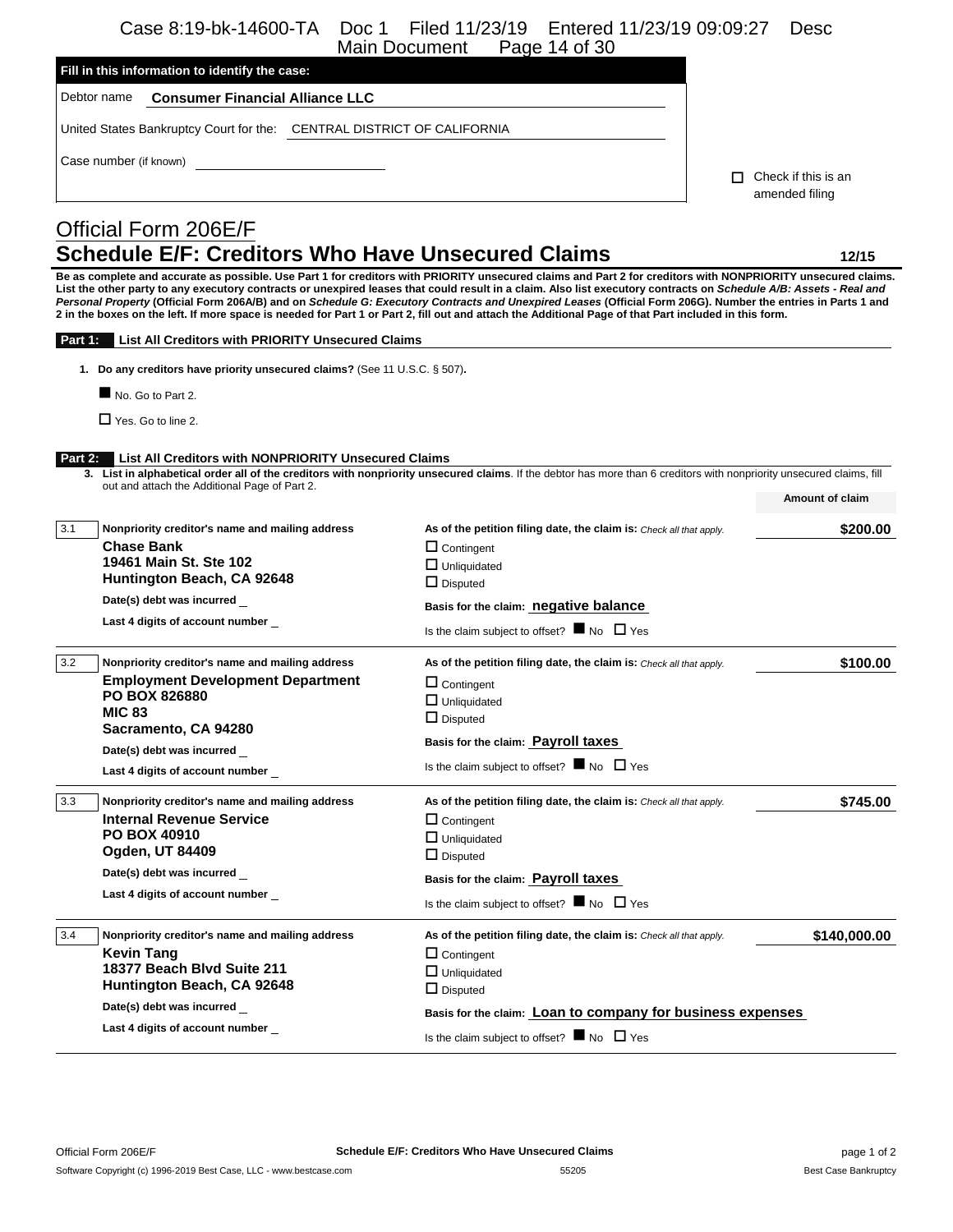Case 8:19-bk-14600-TA Doc 1 Filed 11/23/19 Entered 11/23/19 09:09:27 Desc Main Document Page 15 of 30

| Debtor | <b>Consumer Financial Alliance LLC</b><br>Name                                                                                                                     | Case number (if known)                                                                                                                                                                                                              |             |
|--------|--------------------------------------------------------------------------------------------------------------------------------------------------------------------|-------------------------------------------------------------------------------------------------------------------------------------------------------------------------------------------------------------------------------------|-------------|
| 3.5    | Nonpriority creditor's name and mailing address<br><b>Quote Velocity LLC</b><br>4260 NW 1st Ave Sutie 57<br>Boca Raton, FL 33431<br>Date(s) debt was incurred      | As of the petition filing date, the claim is: Check all that apply.<br>$\Box$ Contingent<br>$\Box$ Unliquidated<br>$\Box$ Disputed                                                                                                  | \$17,176.00 |
|        | Last 4 digits of account number                                                                                                                                    | Basis for the claim: Services<br>Is the claim subject to offset? $\blacksquare$ No $\Box$ Yes                                                                                                                                       |             |
| 3.6    | Nonpriority creditor's name and mailing address<br>Ringcentral<br>20 Davis Dr<br>Belmont, CA 94002<br>Date(s) debt was incurred<br>Last 4 digits of account number | As of the petition filing date, the claim is: Check all that apply.<br>$\Box$ Contingent<br>$\Box$ Unliquidated<br>$\Box$ Disputed<br>Basis for the claim: Services<br>Is the claim subject to offset? $\blacksquare$ No $\Box$ Yes | \$350.00    |
| 3.7    | Nonpriority creditor's name and mailing address<br><b>Velocify</b><br>22 N Seplulveda Blvd<br>El Segundo, CA 90245                                                 | As of the petition filing date, the claim is: Check all that apply.<br>$\Box$ Contingent<br>$\Box$ Unliquidated<br>$\Box$ Disputed                                                                                                  | \$1,000.00  |
|        | Date(s) debt was incurred<br>Last 4 digits of account number                                                                                                       | Basis for the claim: Services<br>Is the claim subject to offset? $\blacksquare$ No $\Box$ Yes                                                                                                                                       |             |

#### **Part 3: List Others to Be Notified About Unsecured Claims**

4. List in alphabetical order any others who must be notified for claims listed in Parts 1 and 2. Examples of entities that may be listed are collection agencies, assignees of claims listed above, and attorneys for unsecur

**If no others need to be notified for the debts listed in Parts 1 and 2, do not fill out or submit this page. If additional pages are needed, copy the next page.**

|         | Name and mailing address                                       | On which line in Part1 or Part 2 is the<br>related creditor (if any) listed? | Last 4 digits of<br>account number, if<br>any |
|---------|----------------------------------------------------------------|------------------------------------------------------------------------------|-----------------------------------------------|
| Part 4: | Total Amounts of the Priority and Nonpriority Unsecured Claims |                                                                              |                                               |

**5. Add the amounts of priority and nonpriority unsecured claims.**

**5a. Total claims from Part 1 5b. Total claims from Part 2** 

**5c. Total of Parts 1 and 2**

|                                                         |                  | Total of claim amounts |
|---------------------------------------------------------|------------------|------------------------|
| <b>Fotal claims from Part 1</b>                         | 5а.              | 0.00                   |
| <b>Total claims from Part 2</b>                         | 5b.<br>$\ddot{}$ | 159,571.00             |
| <b>Fotal of Parts 1 and 2</b><br>Lines $5a + 5b = 5c$ . | 5c.              | 159,571.00             |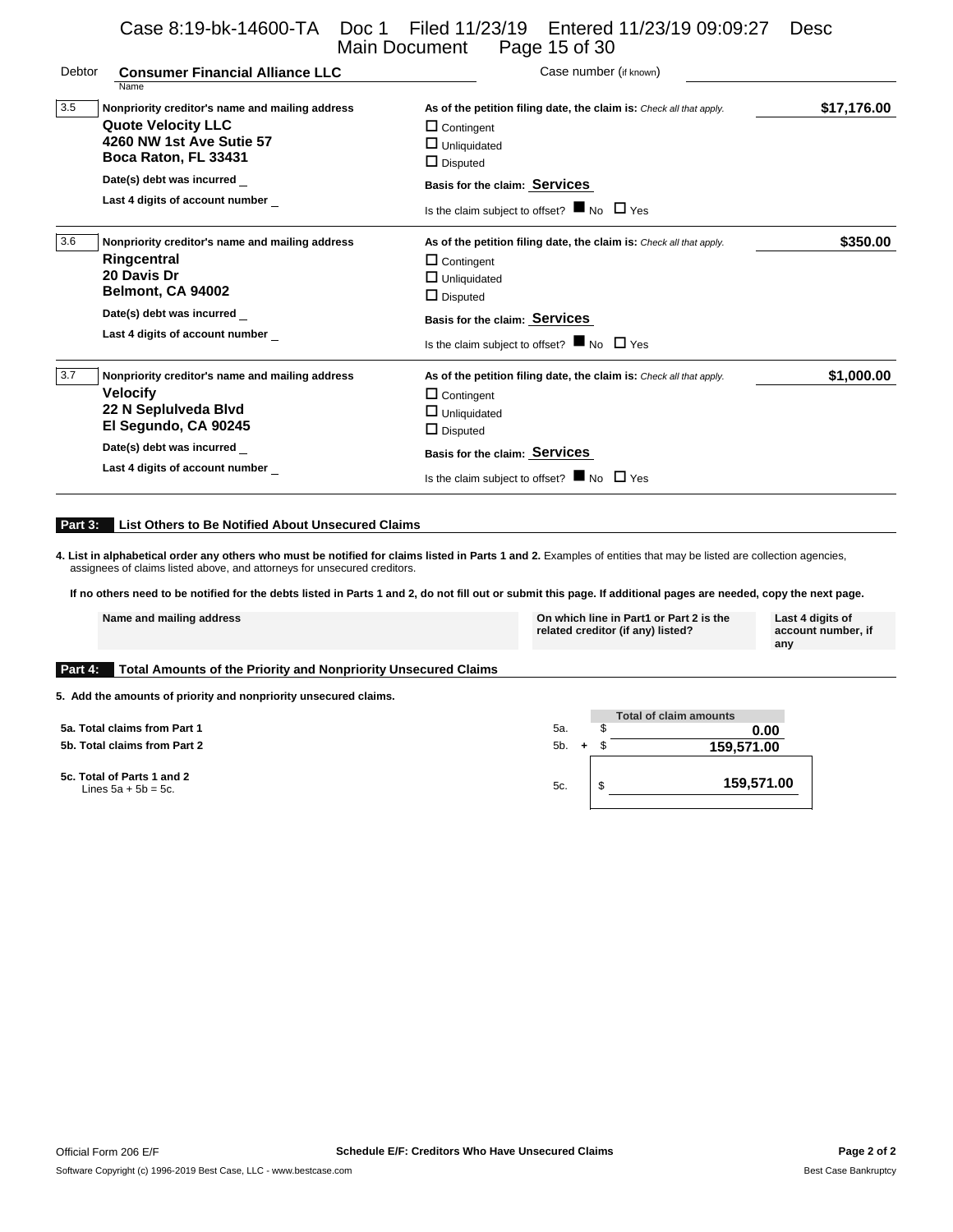Case 8:19-bk-14600-TA Doc 1 Filed 11/23/19 Entered 11/23/19 09:09:27 Desc

| Page 16 of 30<br>Main Document                                                                                                                                    |                                       |
|-------------------------------------------------------------------------------------------------------------------------------------------------------------------|---------------------------------------|
| Fill in this information to identify the case:                                                                                                                    |                                       |
| Debtor name<br><b>Consumer Financial Alliance LLC</b>                                                                                                             |                                       |
| United States Bankruptcy Court for the: CENTRAL DISTRICT OF CALIFORNIA                                                                                            |                                       |
| Case number (if known)                                                                                                                                            |                                       |
|                                                                                                                                                                   | Check if this is an<br>amended filing |
| Official Form 206G                                                                                                                                                |                                       |
| <b>Schedule G: Executory Contracts and Unexpired Leases</b>                                                                                                       | 12/15                                 |
| Be as complete and accurate as possible. If more space is needed, copy and attach the additional page, number the entries consecutively.                          |                                       |
| Does the debtor have any executory contracts or unexpired leases?<br>1.                                                                                           |                                       |
| No. Check this box and file this form with the debtor's other schedules. There is nothing else to report on this form.                                            |                                       |
| $\Box$ Yes. Fill in all of the information below even if the contacts of leases are listed on Schedule A/B: Assets - Real and Personal<br>(Official Form 206A/B). | Property                              |

| 2. List all contracts and unexpired leases |                                                                                       | State the name and mailing address for all other parties with<br>whom the debtor has an executory contract or unexpired<br>lease |
|--------------------------------------------|---------------------------------------------------------------------------------------|----------------------------------------------------------------------------------------------------------------------------------|
| 2.1                                        | State what the contract or<br>lease is for and the nature<br>of the debtor's interest |                                                                                                                                  |
|                                            | State the term remaining                                                              |                                                                                                                                  |
|                                            | List the contract number of<br>any government contract                                |                                                                                                                                  |
| 2.2                                        | State what the contract or<br>lease is for and the nature<br>of the debtor's interest |                                                                                                                                  |
|                                            | State the term remaining                                                              |                                                                                                                                  |
|                                            | List the contract number of<br>any government contract                                | <u> 1989 - Johann John Stein, mars et al. (b. 1989).</u>                                                                         |
| 2.3                                        | State what the contract or<br>lease is for and the nature<br>of the debtor's interest |                                                                                                                                  |
|                                            | State the term remaining                                                              |                                                                                                                                  |
|                                            | List the contract number of<br>any government contract                                |                                                                                                                                  |
| 2.4                                        | State what the contract or<br>lease is for and the nature<br>of the debtor's interest |                                                                                                                                  |
|                                            | State the term remaining                                                              |                                                                                                                                  |
|                                            | List the contract number of<br>any government contract                                |                                                                                                                                  |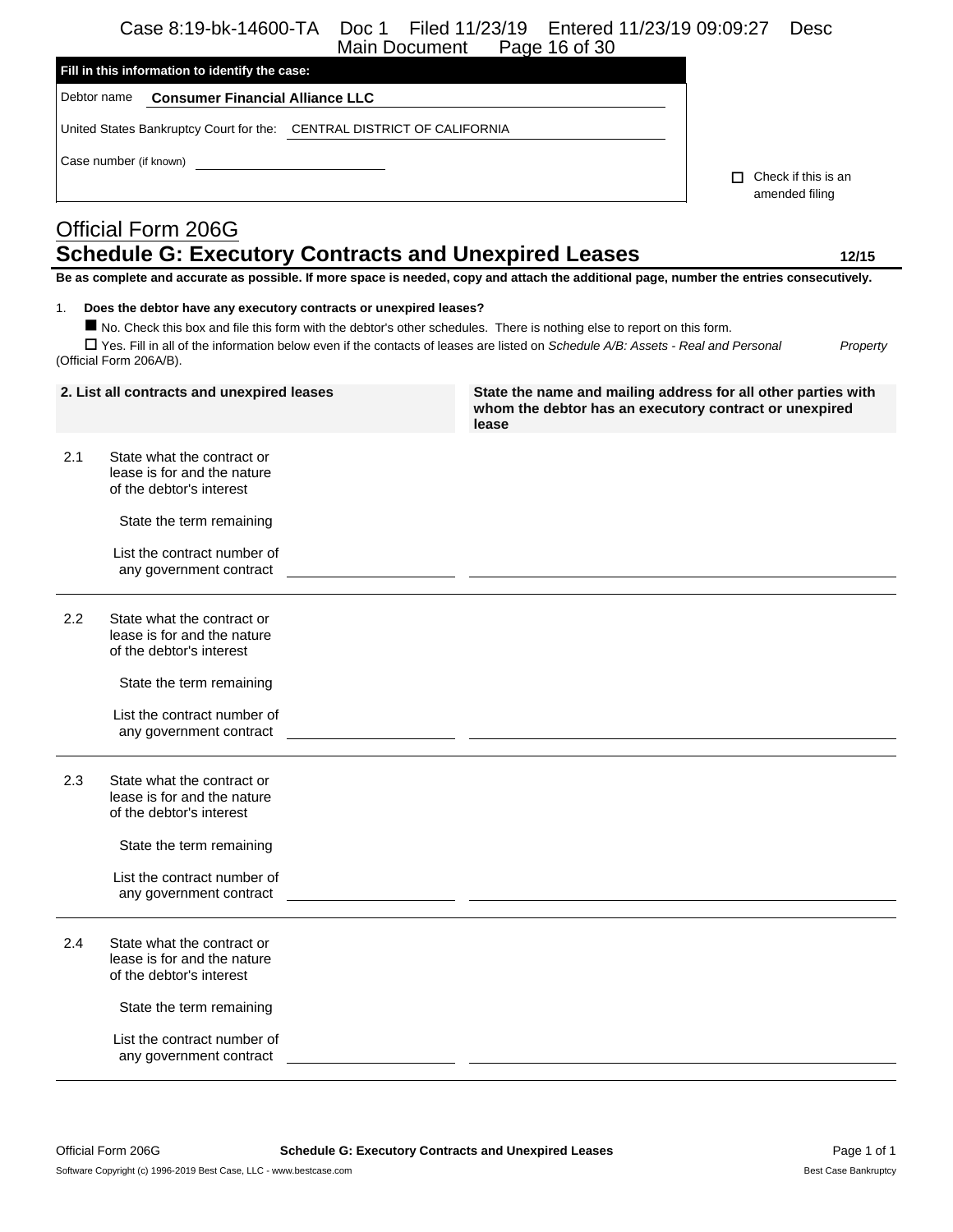Case 8:19-bk-14600-TA Doc 1 Filed 11/23/19 Entered 11/23/19 09:09:27 Desc Main Document

|                        |                                                | <u>MAILLOUGHIUIL</u><br>$1$ aud $11$ or $00$                           |                           |  |  |  |  |
|------------------------|------------------------------------------------|------------------------------------------------------------------------|---------------------------|--|--|--|--|
|                        | Fill in this information to identify the case: |                                                                        |                           |  |  |  |  |
| Debtor name            | <b>Consumer Financial Alliance LLC</b>         |                                                                        |                           |  |  |  |  |
|                        |                                                | United States Bankruptcy Court for the: CENTRAL DISTRICT OF CALIFORNIA |                           |  |  |  |  |
| Case number (if known) |                                                |                                                                        | Check if this is an<br>п. |  |  |  |  |
|                        |                                                |                                                                        | amended filing            |  |  |  |  |
|                        | Official Form 206H                             |                                                                        |                           |  |  |  |  |

# Official Form 206H **Schedule H: Your Codebtors 12/15**

**Be as complete and accurate as possible. If more space is needed, copy the Additional Page, numbering the entries consecutively. Attach the Additional Page to this page.**

#### **1. Do you have any codebtors?**

 No. Check this box and submit this form to the court with the debtor's other schedules. Nothing else needs to be reported on this form.  $\Box$  Yes

**2. In Column 1, list as codebtors all of the people or entities who are also liable for any debts listed by the debtor in the schedules of creditors, Schedules D-G.** Include all guarantors and co-obligors. In Column 2, identify the creditor to whom the debt is owed and each schedule on which the creditor is listed. If the codebtor is liable on a debt to more than one creditor, list each creditor separately in Column 2. *Column 1:* **Codebtor** *Column 2:* **Creditor**

| 2.1 | <b>Name</b> | <b>Mailing Address</b><br>Street<br>City | State        | Zip Code | Name | Check all schedules<br>that apply:<br>$\square$ D<br>$\square$ E/F<br>$\Box$ G |
|-----|-------------|------------------------------------------|--------------|----------|------|--------------------------------------------------------------------------------|
| 2.2 |             | Street<br>City                           | <b>State</b> | Zip Code |      | $\Box$ D<br>$\square$ E/F<br>$\Box$ G                                          |
| 2.3 |             | Street<br>City                           | State        | Zip Code |      | $\square$ D<br>$\square$ E/F<br>$\Box$ G                                       |
| 2.4 |             | Street<br>City                           | <b>State</b> | Zip Code |      | $\Box$ D<br>$\square$ E/F<br>$\square$<br><br>G                                |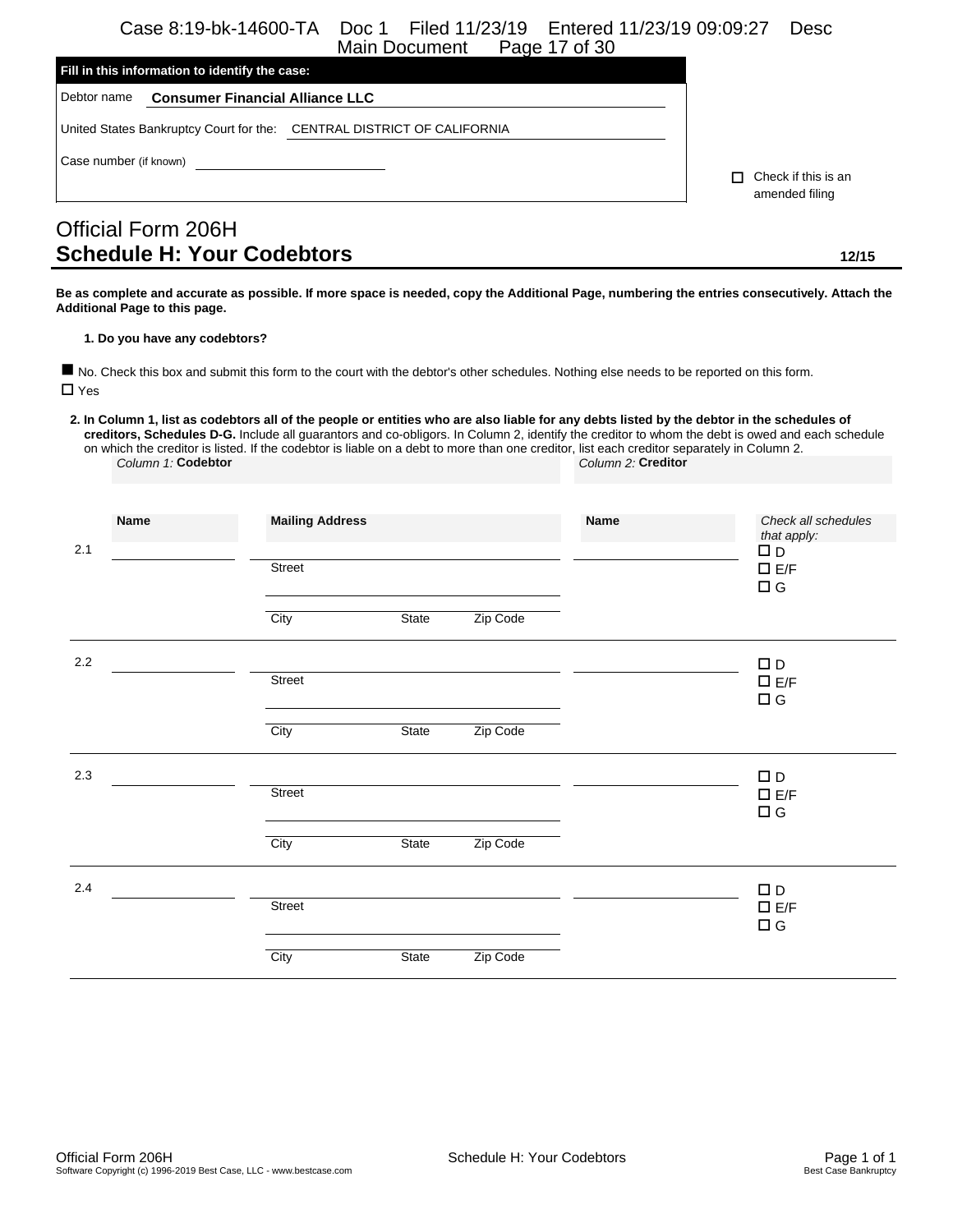# Case 8:19-bk-14600-TA Doc 1 Filed 11/23/19 Entered 11/23/19 09:09:27 Desc Main Document Page 18 of 30

| Fill in this information to identify the case:                                                                                                                                                                                                                                                                                                                                                                                                                                                                                                                                                                                                                                                                                                                                                                                                                                                               |                    |                                   |                      |                                                      |
|--------------------------------------------------------------------------------------------------------------------------------------------------------------------------------------------------------------------------------------------------------------------------------------------------------------------------------------------------------------------------------------------------------------------------------------------------------------------------------------------------------------------------------------------------------------------------------------------------------------------------------------------------------------------------------------------------------------------------------------------------------------------------------------------------------------------------------------------------------------------------------------------------------------|--------------------|-----------------------------------|----------------------|------------------------------------------------------|
| Debtor name<br><b>Consumer Financial Alliance LLC</b>                                                                                                                                                                                                                                                                                                                                                                                                                                                                                                                                                                                                                                                                                                                                                                                                                                                        |                    |                                   |                      |                                                      |
| United States Bankruptcy Court for the: CENTRAL DISTRICT OF CALIFORNIA                                                                                                                                                                                                                                                                                                                                                                                                                                                                                                                                                                                                                                                                                                                                                                                                                                       |                    |                                   |                      |                                                      |
| Case number (if known)                                                                                                                                                                                                                                                                                                                                                                                                                                                                                                                                                                                                                                                                                                                                                                                                                                                                                       |                    |                                   |                      |                                                      |
|                                                                                                                                                                                                                                                                                                                                                                                                                                                                                                                                                                                                                                                                                                                                                                                                                                                                                                              |                    |                                   |                      | $\Box$ Check if this is an                           |
|                                                                                                                                                                                                                                                                                                                                                                                                                                                                                                                                                                                                                                                                                                                                                                                                                                                                                                              |                    |                                   |                      | amended filing                                       |
| <b>Official Form 207</b>                                                                                                                                                                                                                                                                                                                                                                                                                                                                                                                                                                                                                                                                                                                                                                                                                                                                                     |                    |                                   |                      |                                                      |
| <b>Statement of Financial Affairs for Non-Individuals Filing for Bankruptcy</b>                                                                                                                                                                                                                                                                                                                                                                                                                                                                                                                                                                                                                                                                                                                                                                                                                              |                    |                                   |                      | 04/19                                                |
| The debtor must answer every question. If more space is needed, attach a separate sheet to this form. On the top of any additional pages,<br>write the debtor's name and case number (if known).                                                                                                                                                                                                                                                                                                                                                                                                                                                                                                                                                                                                                                                                                                             |                    |                                   |                      |                                                      |
| Part 1:<br>Income                                                                                                                                                                                                                                                                                                                                                                                                                                                                                                                                                                                                                                                                                                                                                                                                                                                                                            |                    |                                   |                      |                                                      |
| <b>Gross revenue from business</b>                                                                                                                                                                                                                                                                                                                                                                                                                                                                                                                                                                                                                                                                                                                                                                                                                                                                           |                    |                                   |                      |                                                      |
| $\square$ None.                                                                                                                                                                                                                                                                                                                                                                                                                                                                                                                                                                                                                                                                                                                                                                                                                                                                                              |                    |                                   |                      |                                                      |
| Identify the beginning and ending dates of the debtor's fiscal year,                                                                                                                                                                                                                                                                                                                                                                                                                                                                                                                                                                                                                                                                                                                                                                                                                                         | Sources of revenue |                                   | <b>Gross revenue</b> |                                                      |
| which may be a calendar year                                                                                                                                                                                                                                                                                                                                                                                                                                                                                                                                                                                                                                                                                                                                                                                                                                                                                 |                    | Check all that apply              |                      | (before deductions and<br>exclusions)                |
| From the beginning of the fiscal year to filing date:                                                                                                                                                                                                                                                                                                                                                                                                                                                                                                                                                                                                                                                                                                                                                                                                                                                        |                    | $\Box$ Operating a business       |                      | \$19,336.00                                          |
| From 1/01/2019 to Filing Date                                                                                                                                                                                                                                                                                                                                                                                                                                                                                                                                                                                                                                                                                                                                                                                                                                                                                | Other Fees         |                                   |                      |                                                      |
| 2. Non-business revenue<br>Include revenue regardless of whether that revenue is taxable. Non-business income may include interest, dividends, money collected from lawsuits,<br>and royalties. List each source and the gross revenue for each separately. Do not include revenue listed in line 1.<br>None.                                                                                                                                                                                                                                                                                                                                                                                                                                                                                                                                                                                                |                    |                                   |                      |                                                      |
|                                                                                                                                                                                                                                                                                                                                                                                                                                                                                                                                                                                                                                                                                                                                                                                                                                                                                                              |                    | Description of sources of revenue |                      | Gross revenue from                                   |
|                                                                                                                                                                                                                                                                                                                                                                                                                                                                                                                                                                                                                                                                                                                                                                                                                                                                                                              |                    |                                   |                      | each source<br>(before deductions and<br>exclusions) |
| <b>List Certain Transfers Made Before Filing for Bankruptcy</b><br>Part 2:                                                                                                                                                                                                                                                                                                                                                                                                                                                                                                                                                                                                                                                                                                                                                                                                                                   |                    |                                   |                      |                                                      |
| 3. Certain payments or transfers to creditors within 90 days before filing this case<br>List payments or transfers--including expense reimbursements--to any creditor, other than regular employee compensation, within 90 days before<br>filing this case unless the aggregate value of all property transferred to that creditor is less than \$6,825. (This amount may be adjusted on 4/01/22<br>and every 3 years after that with respect to cases filed on or after the date of adjustment.)                                                                                                                                                                                                                                                                                                                                                                                                            |                    |                                   |                      |                                                      |
| $\blacksquare$ None.                                                                                                                                                                                                                                                                                                                                                                                                                                                                                                                                                                                                                                                                                                                                                                                                                                                                                         |                    |                                   |                      |                                                      |
| <b>Creditor's Name and Address</b>                                                                                                                                                                                                                                                                                                                                                                                                                                                                                                                                                                                                                                                                                                                                                                                                                                                                           | <b>Dates</b>       | <b>Total amount of value</b>      | Check all that apply | Reasons for payment or transfer                      |
| 4. Payments or other transfers of property made within 1 year before filing this case that benefited any insider<br>List payments or transfers, including expense reimbursements, made within 1 year before filing this case on debts owed to an insider or guaranteed<br>or cosigned by an insider unless the aggregate value of all property transferred to or for the benefit of the insider is less than \$6,825. (This amount<br>may be adjusted on 4/01/22 and every 3 years after that with respect to cases filed on or after the date of adjustment.) Do not include any payments<br>listed in line 3. Insiders include officers, directors, and anyone in control of a corporate debtor and their relatives; general partners of a partnership<br>debtor and their relatives; affiliates of the debtor and insiders of such affiliates; and any managing agent of the debtor. 11 U.S.C. § 101(31). |                    |                                   |                      |                                                      |
| $\Box$ None.                                                                                                                                                                                                                                                                                                                                                                                                                                                                                                                                                                                                                                                                                                                                                                                                                                                                                                 |                    |                                   |                      |                                                      |
| Insider's name and address<br><b>Relationship to debtor</b>                                                                                                                                                                                                                                                                                                                                                                                                                                                                                                                                                                                                                                                                                                                                                                                                                                                  | Dates              | <b>Total amount of value</b>      |                      | Reasons for payment or transfer                      |
|                                                                                                                                                                                                                                                                                                                                                                                                                                                                                                                                                                                                                                                                                                                                                                                                                                                                                                              |                    |                                   |                      |                                                      |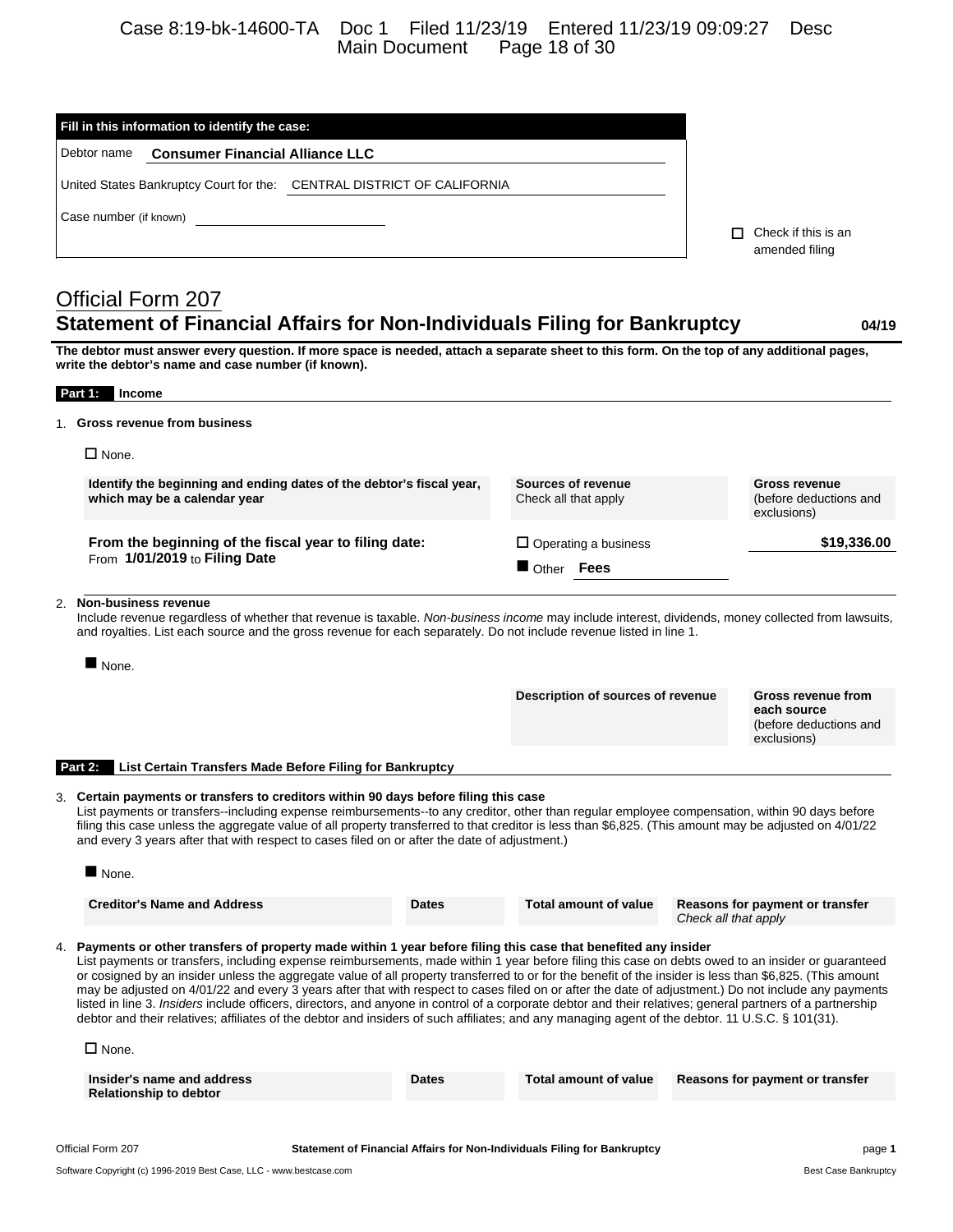### Case 8:19-bk-14600-TA Doc 1 Filed 11/23/19 Entered 11/23/19 09:09:27 Desc Main Document

Debtor **Consumer Financial Alliance LLC** Case number *(if known)* 

|      | Insider's name and address<br><b>Relationship to debtor</b>                            | <b>Dates</b>             | Total amount of value | Reasons for payment or transfer |
|------|----------------------------------------------------------------------------------------|--------------------------|-----------------------|---------------------------------|
| 4.1. | Thomas J Lynch<br>13681 Newport Ave #8348<br><b>Tustin, CA 92780</b><br><b>Manager</b> | 8/31/2019-11/<br>15/2019 | \$15,500.00           | Loan                            |

List all property of the debtor that was obtained by a creditor within 1 year before filing this case, including property repossessed by a creditor, sold at a foreclosure sale, transferred by a deed in lieu of foreclosure, or returned to the seller. Do not include property listed in line 6.

| $\blacksquare$ None                                                                                                                                                                                                                                                                                                                    |                                         |                                       |                          |                   |
|----------------------------------------------------------------------------------------------------------------------------------------------------------------------------------------------------------------------------------------------------------------------------------------------------------------------------------------|-----------------------------------------|---------------------------------------|--------------------------|-------------------|
| <b>Creditor's name and address</b>                                                                                                                                                                                                                                                                                                     | <b>Describe of the Property</b>         |                                       | Date                     | Value of property |
| 6. Setoffs<br>List any creditor, including a bank or financial institution, that within 90 days before filing this case set off or otherwise took anything from an account<br>of the debtor without permission or refused to make a payment at the debtor's direction from an account of the debtor because the debtor owed a<br>debt. |                                         |                                       |                          |                   |
| $\blacksquare$ None                                                                                                                                                                                                                                                                                                                    |                                         |                                       |                          |                   |
| <b>Creditor's name and address</b>                                                                                                                                                                                                                                                                                                     | Description of the action creditor took |                                       | Date action was<br>taken | Amount            |
| Part 3:<br><b>Legal Actions or Assignments</b>                                                                                                                                                                                                                                                                                         |                                         |                                       |                          |                   |
| 7. Legal actions, administrative proceedings, court actions, executions, attachments, or governmental audits<br>List the legal actions, proceedings, investigations, arbitrations, mediations, and audits by federal or state agencies in which the debtor was involved<br>in any capacity—within 1 year before filing this case.      |                                         |                                       |                          |                   |
| $\blacksquare$ None.                                                                                                                                                                                                                                                                                                                   |                                         |                                       |                          |                   |
| <b>Case title</b><br><b>Case number</b>                                                                                                                                                                                                                                                                                                | Nature of case                          | Court or agency's name and<br>address | <b>Status of case</b>    |                   |
| 8. Assignments and receivership<br>List any property in the hands of an assignee for the benefit of creditors during the 120 days before filing this case and any property in the hands of a<br>receiver, custodian, or other court-appointed officer within 1 year before filing this case.                                           |                                         |                                       |                          |                   |
| None                                                                                                                                                                                                                                                                                                                                   |                                         |                                       |                          |                   |
| <b>Certain Gifts and Charitable Contributions</b><br>Part 4:                                                                                                                                                                                                                                                                           |                                         |                                       |                          |                   |
| 9. List all gifts or charitable contributions the debtor gave to a recipient within 2 years before filing this case unless the aggregate value of<br>the gifts to that recipient is less than \$1,000                                                                                                                                  |                                         |                                       |                          |                   |
| $\blacksquare$ None                                                                                                                                                                                                                                                                                                                    |                                         |                                       |                          |                   |

| Recipient's name and address  | Description of the gifts or contributions | Dates given | Value |
|-------------------------------|-------------------------------------------|-------------|-------|
| <b>Part 5: Certain Losses</b> |                                           |             |       |

10. **All losses from fire, theft, or other casualty within 1 year before filing this case.**

**None**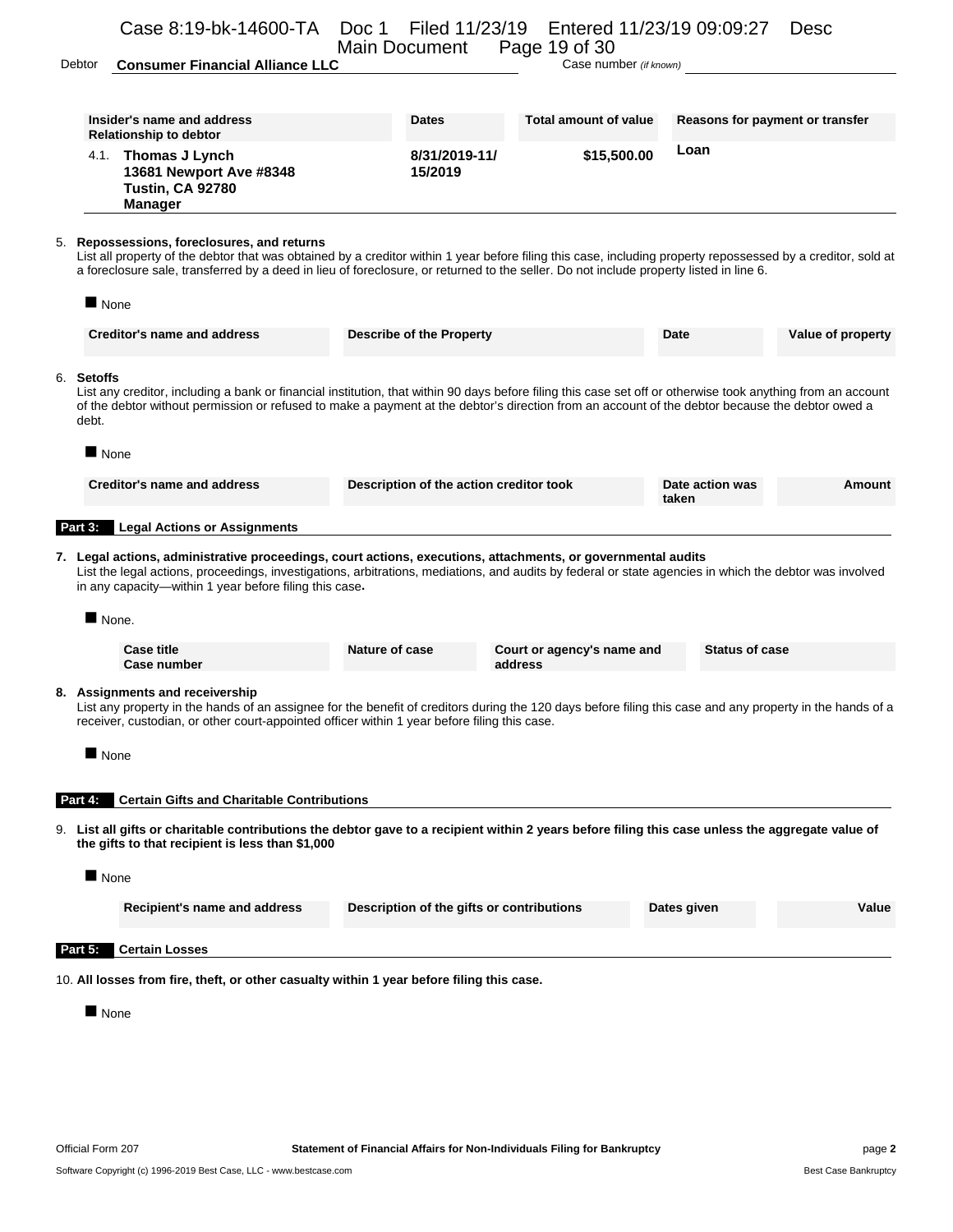Debtor **Consumer Financial Alliance LLC** Case number *(if known)* 

| Description of the property lost and<br>how the loss occurred | Amount of payments received for the loss<br>If you have received payments to cover the loss, for<br>example, from insurance, government compensation, or<br>tort liability, list the total received.<br>List unpaid claims on Official Form 106A/B (Schedule<br>A/B: Assets - Real and Personal Property). | Dates of loss | Value of property<br>lost |
|---------------------------------------------------------------|------------------------------------------------------------------------------------------------------------------------------------------------------------------------------------------------------------------------------------------------------------------------------------------------------------|---------------|---------------------------|
| Part 6:<br><b>Certain Payments or Transfers</b>               |                                                                                                                                                                                                                                                                                                            |               |                           |

11. **Payments related to bankruptcy** List any payments of money or other transfers of property made by the debtor or person acting on behalf of the debtor within 1 year before the filing of this case to another person or entity, including attorneys, that the debtor consulted about debt consolidation or restructuring, seeking bankruptcy relief, or filing a bankruptcy case.

 $\square$  None.

|                      | Who was paid or who received<br>the transfer?<br><b>Address</b>                                                                                                          | If not money, describe any property transferred                                                                                                                                                                                                                                                                                                                                                                                                       | <b>Dates</b>                  | <b>Total amount or</b><br>value |
|----------------------|--------------------------------------------------------------------------------------------------------------------------------------------------------------------------|-------------------------------------------------------------------------------------------------------------------------------------------------------------------------------------------------------------------------------------------------------------------------------------------------------------------------------------------------------------------------------------------------------------------------------------------------------|-------------------------------|---------------------------------|
|                      | 11.1. US Bankruptcy Court<br>411 W Fourth St.<br>Santa Ana, CA 92701                                                                                                     | <b>Filling fee</b>                                                                                                                                                                                                                                                                                                                                                                                                                                    | 11/23/2019                    | \$335.00                        |
|                      | <b>Email or website address</b>                                                                                                                                          |                                                                                                                                                                                                                                                                                                                                                                                                                                                       |                               |                                 |
|                      | Who made the payment, if not debtor?                                                                                                                                     |                                                                                                                                                                                                                                                                                                                                                                                                                                                       |                               |                                 |
| None.                | 12. Self-settled trusts of which the debtor is a beneficiary<br>to a self-settled trust or similar device.<br>Do not include transfers already listed on this statement. | List any payments or transfers of property made by the debtor or a person acting on behalf of the debtor within 10 years before the filing of this case                                                                                                                                                                                                                                                                                               |                               |                                 |
|                      | Name of trust or device                                                                                                                                                  | Describe any property transferred                                                                                                                                                                                                                                                                                                                                                                                                                     | Dates transfers<br>were made  | <b>Total amount or</b><br>value |
|                      | 13. Transfers not already listed on this statement                                                                                                                       | List any transfers of money or other property by sale, trade, or any other means made by the debtor or a person acting on behalf of the debtor within<br>2 years before the filing of this case to another person, other than property transferred in the ordinary course of business or financial affairs. Include<br>both outright transfers and transfers made as security. Do not include gifts or transfers previously listed on this statement. |                               |                                 |
| $\blacksquare$ None. |                                                                                                                                                                          |                                                                                                                                                                                                                                                                                                                                                                                                                                                       |                               |                                 |
|                      | Who received transfer?<br><b>Address</b>                                                                                                                                 | Description of property transferred or<br>payments received or debts paid in exchange                                                                                                                                                                                                                                                                                                                                                                 | Date transfer<br>was made     | <b>Total amount or</b><br>value |
| Part 7:              | <b>Previous Locations</b>                                                                                                                                                |                                                                                                                                                                                                                                                                                                                                                                                                                                                       |                               |                                 |
|                      | 14. Previous addresses                                                                                                                                                   | List all previous addresses used by the debtor within 3 years before filing this case and the dates the addresses were used.                                                                                                                                                                                                                                                                                                                          |                               |                                 |
|                      | Does not apply                                                                                                                                                           |                                                                                                                                                                                                                                                                                                                                                                                                                                                       |                               |                                 |
|                      | <b>Address</b>                                                                                                                                                           |                                                                                                                                                                                                                                                                                                                                                                                                                                                       | Dates of occupancy<br>From-To |                                 |
| Part 8:              | <b>Health Care Bankruptcies</b>                                                                                                                                          |                                                                                                                                                                                                                                                                                                                                                                                                                                                       |                               |                                 |
|                      | 15. Health Care bankruptcies<br>Is the debtor primarily engaged in offering services and facilities for:<br>- diagnosing or treating injury, deformity, or disease, or   |                                                                                                                                                                                                                                                                                                                                                                                                                                                       |                               |                                 |

 $14.$ 

15. **Health Care bankruptcies**

#### Official Form 207 **Statement of Financial Affairs for Non-Individuals Filing for Bankruptcy** page **3**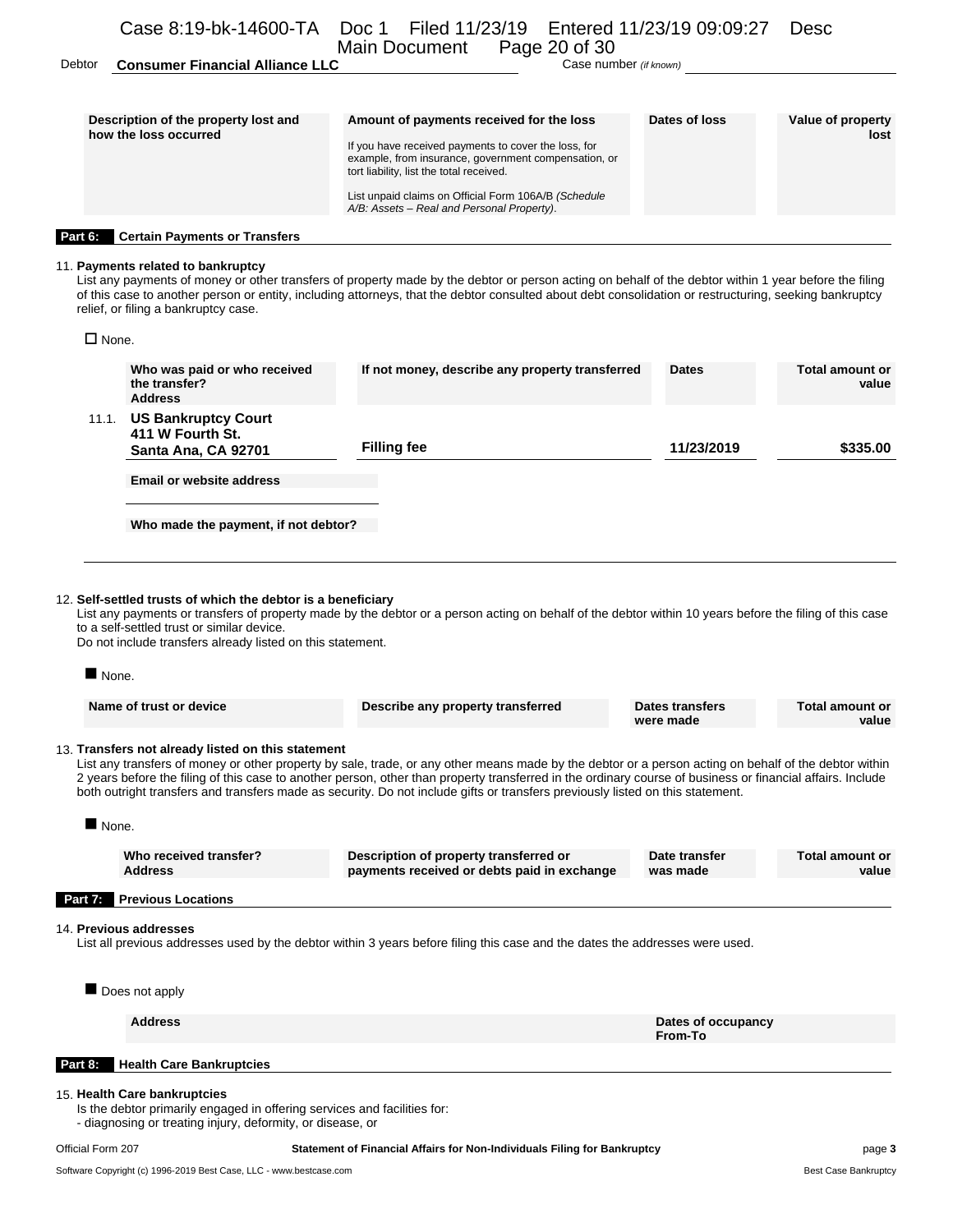#### Debtor **Consumer Financial Alliance LLC** Case number *(if known)*

- providing any surgical, psychiatric, drug treatment, or obstetric care?

- No. Go to Part 9.
- $\Box$  Yes. Fill in the information below.

**Facility name and address Nature of the business operation, including type of services the debtor provides**

**If debtor provides meals and housing, number of patients in debtor's care**

#### **Part 9: Personally Identifiable Information**

16. **Does the debtor collect and retain personally identifiable information of customers?**

- $N_{\rm O}$ .
- $\Box$  Yes. State the nature of the information collected and retained.
- 17. **Within 6 years before filing this case, have any employees of the debtor been participants in any ERISA, 401(k), 403(b), or other pension or profit-sharing plan made available by the debtor as an employee benefit?**
	- No. Go to Part 10.
	- $\Box$  Yes. Does the debtor serve as plan administrator?

#### **Part 10: Certain Financial Accounts, Safe Deposit Boxes, and Storage Units**

#### 18. **Closed financial accounts**

Within 1 year before filing this case, were any financial accounts or instruments held in the debtor's name, or for the debtor's benefit, closed, sold, moved, or transferred?

Include checking, savings, money market, or other financial accounts; certificates of deposit; and shares in banks, credit unions, brokerage houses, cooperatives, associations, and other financial institutions.

#### **None**

**Financial Institution name and Address**

**Last 4 digits of account number**

**Type of account or instrument**

**Date account was closed, sold, moved, or transferred**

**Last balance before closing or transfer**

#### 19. **Safe deposit boxes**

List any safe deposit box or other depository for securities, cash, or other valuables the debtor now has or did have within 1 year before filing this case.

 $\blacksquare$  None

| Depository institution name and address | Names of anyone with<br>access to it | Description of the contents | Do vou still<br>have it? |
|-----------------------------------------|--------------------------------------|-----------------------------|--------------------------|
|                                         | <b>Address</b>                       |                             |                          |

#### 20. **Off-premises storage**

List any property kept in storage units or warehouses within 1 year before filing this case. Do not include facilities that are in a part of a building in which the debtor does business.

| ■ None                           |                                      |                             |                          |
|----------------------------------|--------------------------------------|-----------------------------|--------------------------|
| <b>Facility name and address</b> | Names of anyone with<br>access to it | Description of the contents | Do you still<br>have it? |
|                                  |                                      |                             |                          |

#### **Part 11: Property the Debtor Holds or Controls That the Debtor Does Not Own**

#### 21. **Property held for another**

List any property that the debtor holds or controls that another entity owns. Include any property borrowed from, being stored for, or held in trust. Do not list leased or rented property.

None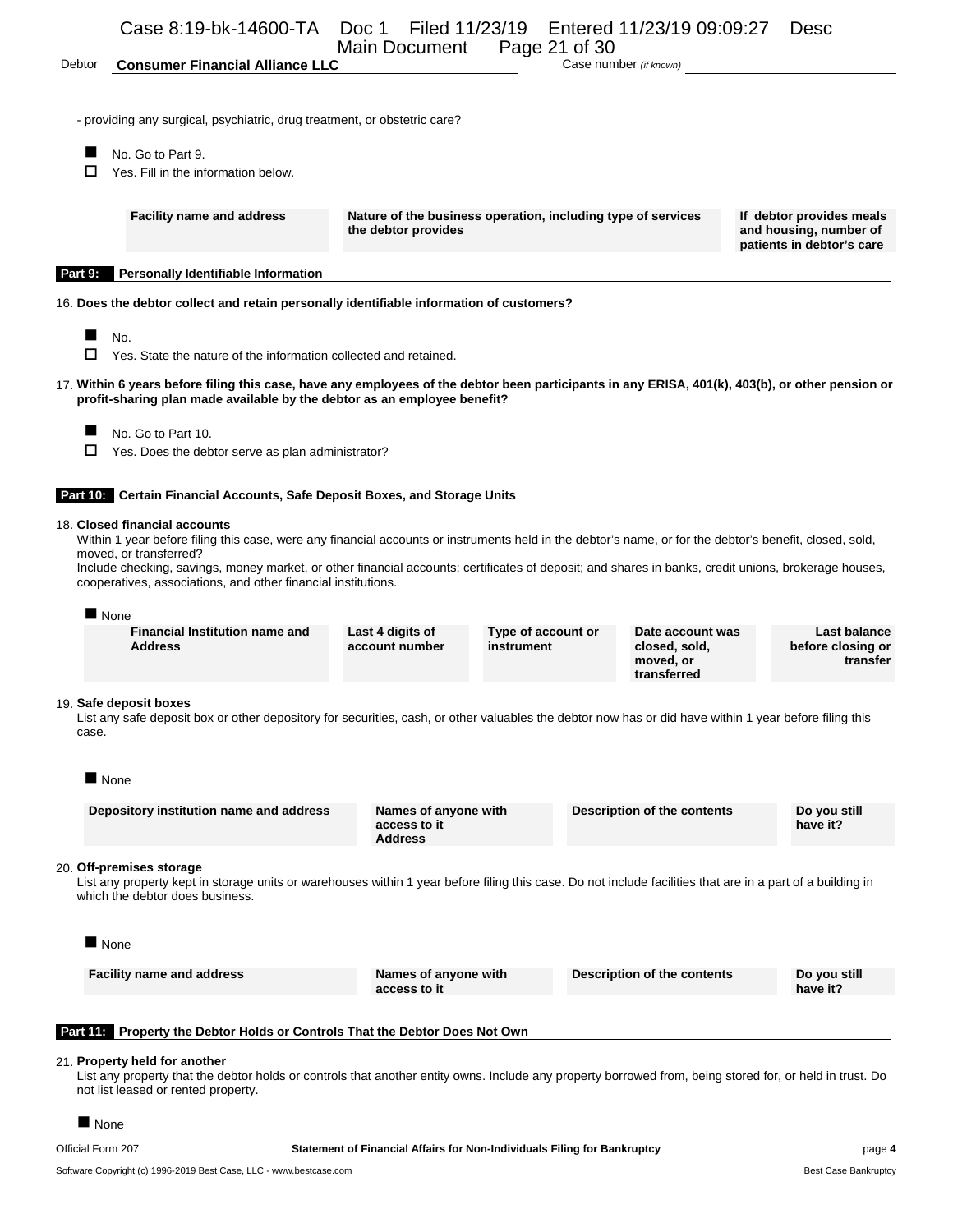Debtor **Consumer Financial Alliance LLC** Case number *(if known)* 

#### **Part 12: Details About Environment Information**

|                 | <b>Details About Elivironment information</b>                                                                                                                                          |                                                                                                                                 |                                                                                                                                                 |  |  |  |  |
|-----------------|----------------------------------------------------------------------------------------------------------------------------------------------------------------------------------------|---------------------------------------------------------------------------------------------------------------------------------|-------------------------------------------------------------------------------------------------------------------------------------------------|--|--|--|--|
|                 | For the purpose of Part 12, the following definitions apply:<br>medium affected (air, land, water, or any other medium).                                                               |                                                                                                                                 | Environmental law means any statute or governmental regulation that concerns pollution, contamination, or hazardous material, regardless of the |  |  |  |  |
|                 | Site means any location, facility, or property, including disposal sites, that the debtor now owns, operates, or utilizes or that the debtor formerly<br>owned, operated, or utilized. |                                                                                                                                 |                                                                                                                                                 |  |  |  |  |
|                 | similarly harmful substance.                                                                                                                                                           |                                                                                                                                 | Hazardous material means anything that an environmental law defines as hazardous or toxic, or describes as a pollutant, contaminant, or a       |  |  |  |  |
|                 |                                                                                                                                                                                        | Report all notices, releases, and proceedings known, regardless of when they occurred.                                          |                                                                                                                                                 |  |  |  |  |
|                 |                                                                                                                                                                                        |                                                                                                                                 | 22. Has the debtor been a party in any judicial or administrative proceeding under any environmental law? Include settlements and orders.       |  |  |  |  |
|                 | No.                                                                                                                                                                                    |                                                                                                                                 |                                                                                                                                                 |  |  |  |  |
|                 | Yes. Provide details below.                                                                                                                                                            |                                                                                                                                 |                                                                                                                                                 |  |  |  |  |
|                 | <b>Case title</b><br>Case number                                                                                                                                                       | Court or agency name and<br>address                                                                                             | Nature of the case<br><b>Status of case</b>                                                                                                     |  |  |  |  |
|                 | environmental law?                                                                                                                                                                     |                                                                                                                                 | 23. Has any governmental unit otherwise notified the debtor that the debtor may be liable or potentially liable under or in violation of an     |  |  |  |  |
|                 | No.                                                                                                                                                                                    |                                                                                                                                 |                                                                                                                                                 |  |  |  |  |
|                 | □<br>Yes. Provide details below.                                                                                                                                                       |                                                                                                                                 |                                                                                                                                                 |  |  |  |  |
|                 | Site name and address                                                                                                                                                                  | Governmental unit name and<br>address                                                                                           | Environmental law, if known<br>Date of notice                                                                                                   |  |  |  |  |
|                 |                                                                                                                                                                                        | 24. Has the debtor notified any governmental unit of any release of hazardous material?                                         |                                                                                                                                                 |  |  |  |  |
|                 |                                                                                                                                                                                        |                                                                                                                                 |                                                                                                                                                 |  |  |  |  |
|                 | No.                                                                                                                                                                                    |                                                                                                                                 |                                                                                                                                                 |  |  |  |  |
|                 | Yes. Provide details below.                                                                                                                                                            |                                                                                                                                 |                                                                                                                                                 |  |  |  |  |
|                 | Site name and address                                                                                                                                                                  | Governmental unit name and<br>address                                                                                           | Date of notice<br>Environmental law, if known                                                                                                   |  |  |  |  |
| <b>Part 13:</b> | Details About the Debtor's Business or Connections to Any Business                                                                                                                     |                                                                                                                                 |                                                                                                                                                 |  |  |  |  |
|                 | 25. Other businesses in which the debtor has or has had an interest<br>Include this information even if already listed in the Schedules.                                               |                                                                                                                                 | List any business for which the debtor was an owner, partner, member, or otherwise a person in control within 6 years before filing this case.  |  |  |  |  |
|                 | $\Box$ None                                                                                                                                                                            |                                                                                                                                 |                                                                                                                                                 |  |  |  |  |
|                 | <b>Business name address</b>                                                                                                                                                           | Describe the nature of the business                                                                                             | <b>Employer Identification number</b><br>Do not include Social Security number or ITIN.                                                         |  |  |  |  |
|                 |                                                                                                                                                                                        |                                                                                                                                 | Dates business existed                                                                                                                          |  |  |  |  |
|                 | 25.1.<br><b>Consumer Financial Alliance</b>                                                                                                                                            | <b>Debt Settlement</b>                                                                                                          | EIN:<br>83-2557929                                                                                                                              |  |  |  |  |
|                 | <b>LLC</b><br>18377 Beach Blvd., Sute 213<br>Huntington Beach, CA 92648                                                                                                                |                                                                                                                                 | From-To<br>12/15/2018 to Present                                                                                                                |  |  |  |  |
|                 | 26. Books, records, and financial statements<br>None                                                                                                                                   | 26a. List all accountants and bookkeepers who maintained the debtor's books and records within 2 years before filing this case. |                                                                                                                                                 |  |  |  |  |
|                 | Name and address                                                                                                                                                                       |                                                                                                                                 | Date of service                                                                                                                                 |  |  |  |  |

**From-To**

26b. List all firms or individuals who have audited, compiled, or reviewed debtor's books of account and records or prepared a financial statement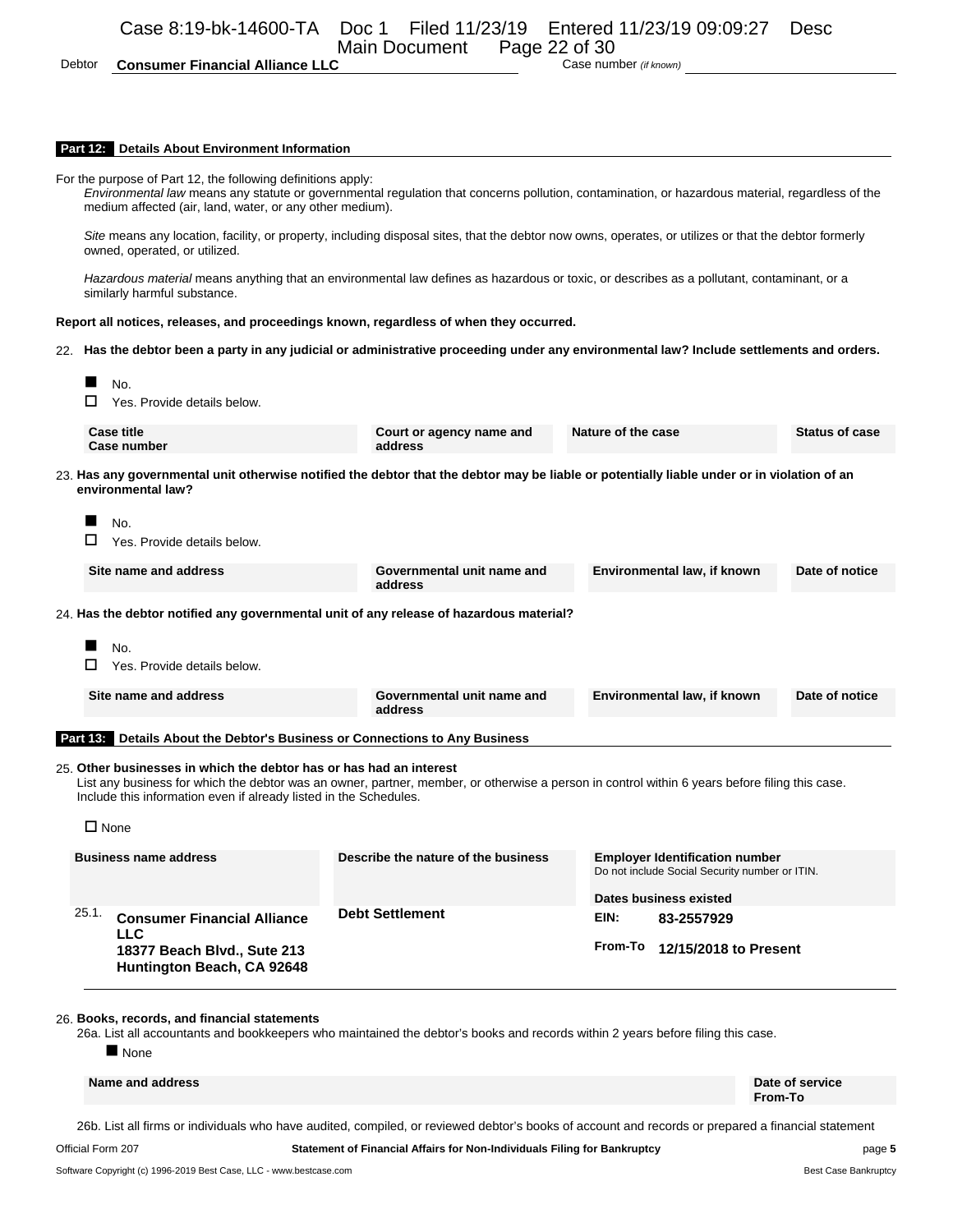|                 | Case 8:19-bk-14600-TA                                                     | Doc 1 Filed 11/23/19<br>Main Document                                                                                                              | Page 23 of 30     | Entered 11/23/19 09:09:27                                           | Desc                                       |
|-----------------|---------------------------------------------------------------------------|----------------------------------------------------------------------------------------------------------------------------------------------------|-------------------|---------------------------------------------------------------------|--------------------------------------------|
| Debtor          | <b>Consumer Financial Alliance LLC</b>                                    |                                                                                                                                                    |                   | Case number (if known)                                              |                                            |
|                 |                                                                           |                                                                                                                                                    |                   |                                                                     |                                            |
|                 | within 2 years before filing this case.                                   |                                                                                                                                                    |                   |                                                                     |                                            |
|                 | $\blacksquare$ None                                                       |                                                                                                                                                    |                   |                                                                     |                                            |
|                 |                                                                           | 26c. List all firms or individuals who were in possession of the debtor's books of account and records when this case is filed.                    |                   |                                                                     |                                            |
|                 | $\blacksquare$ None                                                       |                                                                                                                                                    |                   |                                                                     |                                            |
|                 | Name and address                                                          |                                                                                                                                                    |                   | If any books of account and records are<br>unavailable, explain why |                                            |
|                 | statement within 2 years before filing this case.                         | 26d. List all financial institutions, creditors, and other parties, including mercantile and trade agencies, to whom the debtor issued a financial |                   |                                                                     |                                            |
|                 | $\blacksquare$ None                                                       |                                                                                                                                                    |                   |                                                                     |                                            |
|                 | Name and address                                                          |                                                                                                                                                    |                   |                                                                     |                                            |
| 27. Inventories |                                                                           | Have any inventories of the debtor's property been taken within 2 years before filing this case?                                                   |                   |                                                                     |                                            |
|                 | <b>No</b><br>Yes. Give the details about the two most recent inventories. |                                                                                                                                                    |                   |                                                                     |                                            |
|                 | Name of the person who supervised the taking of the<br>inventory          |                                                                                                                                                    | Date of inventory | or other basis) of each inventory                                   | The dollar amount and basis (cost, market, |
|                 | in control of the debtor at the time of the filing of this case.          | 28. List the debtor's officers, directors, managing members, general partners, members in control, controlling shareholders, or other people       |                   |                                                                     |                                            |
| <b>Name</b>     |                                                                           | <b>Address</b>                                                                                                                                     |                   | Position and nature of any<br>interest                              | % of interest, if<br>any                   |
|                 | Thomas J Lynch                                                            | 13681 Newport Ave #8348<br><b>Tustin, CA 92780</b>                                                                                                 |                   | <b>President</b>                                                    | 50%                                        |

| <b>Name</b>       | <b>Address</b>                                           | Position and nature of any<br>interest | % of interest, if<br>anv |
|-------------------|----------------------------------------------------------|----------------------------------------|--------------------------|
| <b>Kevin Tang</b> | 18377 Beach Blyd Suite 211<br>Huntington Beach, CA 92648 | <b>Chief Financial Officer</b>         | 50%                      |

29. **Within 1 year before the filing of this case, did the debtor have officers, directors, managing members, general partners, members in control of the debtor, or shareholders in control of the debtor who no longer hold these positions?**

| $\sim$ |
|--------|
|--------|

□ Yes. Identify below.

### 30. **Payments, distributions, or withdrawals credited or given to insiders**

Within 1 year before filing this case, did the debtor provide an insider with value in any form, including salary, other compensation, draws, bonuses, loans, credits on loans, stock redemptions, and options exercised?



Yes. Identify below.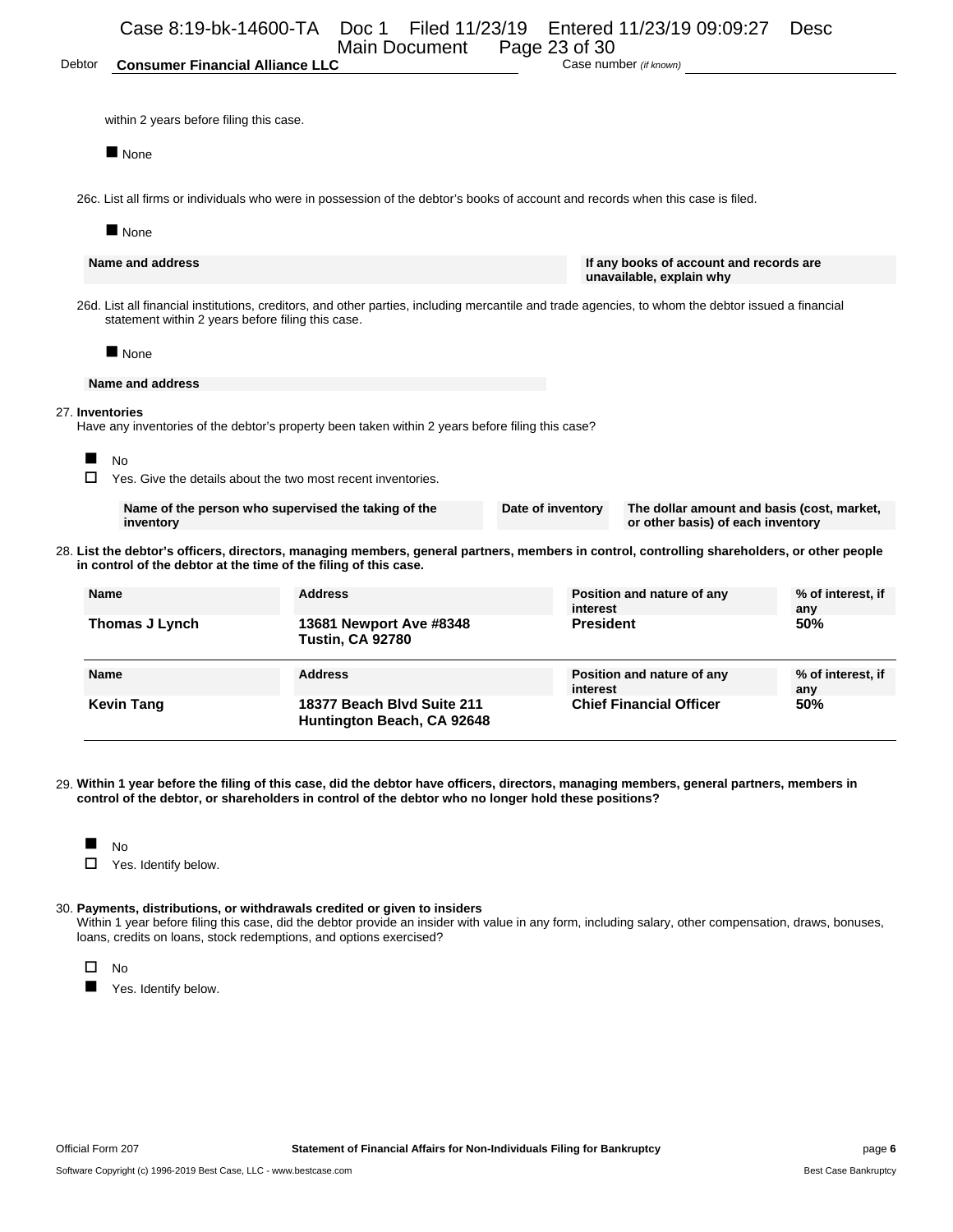Case 8:19-bk-14600-TA Doc 1 Filed 11/23/19 Entered 11/23/19 09:09:27 Desc

|                                                                                  | Page 24 of 30<br><b>Main Document</b>                                                                                                                                                                                                                          |                           |                                                     |
|----------------------------------------------------------------------------------|----------------------------------------------------------------------------------------------------------------------------------------------------------------------------------------------------------------------------------------------------------------|---------------------------|-----------------------------------------------------|
| Debtor<br><b>Consumer Financial Alliance LLC</b>                                 | Case number (if known)                                                                                                                                                                                                                                         |                           |                                                     |
| Name and address of recipient                                                    | Amount of money or description and value of<br>property                                                                                                                                                                                                        | <b>Dates</b>              | Reason for<br>providing the value                   |
| 30.1 Thomas J Lynch<br>13681 Newport Ave #8348<br><b>Tustin, CA 92780</b>        | \$55,000                                                                                                                                                                                                                                                       | 12/15/18 to<br>11/15/2019 | Loan                                                |
| <b>Relationship to debtor</b><br>President of 50% owner                          |                                                                                                                                                                                                                                                                |                           |                                                     |
|                                                                                  | 31. Within 6 years before filing this case, has the debtor been a member of any consolidated group for tax purposes?                                                                                                                                           |                           |                                                     |
| <b>No</b><br>□<br>Yes. Identify below.                                           |                                                                                                                                                                                                                                                                |                           |                                                     |
| Name of the parent corporation                                                   | corporation                                                                                                                                                                                                                                                    |                           | <b>Employer Identification number of the parent</b> |
|                                                                                  | 32. Within 6 years before filing this case, has the debtor as an employer been responsible for contributing to a pension fund?                                                                                                                                 |                           |                                                     |
| <b>No</b><br>□<br>Yes. Identify below.                                           |                                                                                                                                                                                                                                                                |                           |                                                     |
| Name of the pension fund                                                         |                                                                                                                                                                                                                                                                | corporation               | <b>Employer Identification number of the parent</b> |
| Part (29 Signature and Declaration                                               |                                                                                                                                                                                                                                                                |                           |                                                     |
| 18 U.S.C. §§ 152, 1341, 1519, and 3571.                                          | WARNING - Bankruptcy fraud is a serious crime. Making a false statement, concealing property, or obtaining money or property by fraud in<br>connection with a bankruptcy case can result in fines up to \$500,000 or imprisonment for up to 20 years, or both. |                           |                                                     |
| and correct.                                                                     | I have examined the information in this Statement of Financial Affairs and any attachments and have a reasonable belief that the information is true                                                                                                           |                           |                                                     |
| I declare under penalty of perjury that the foregoing is true and correct.       |                                                                                                                                                                                                                                                                |                           |                                                     |
| Executed on<br><b>November 23, 2019</b>                                          |                                                                                                                                                                                                                                                                |                           |                                                     |
| <i>Isl</i> Kevin Tang<br>Signature of individual signing on behalf of the debtor | <b>Kevin Tang</b><br><b>Printed name</b>                                                                                                                                                                                                                       |                           |                                                     |
| Position or relationship to debtor                                               | <b>Chief Financial Officer</b>                                                                                                                                                                                                                                 |                           |                                                     |

Are additional pages to Statement of Financial Affairs for Non-Individuals Filing for Bankruptcy (Official Form 207) attached?  $\blacksquare$  No

 $\square$  Yes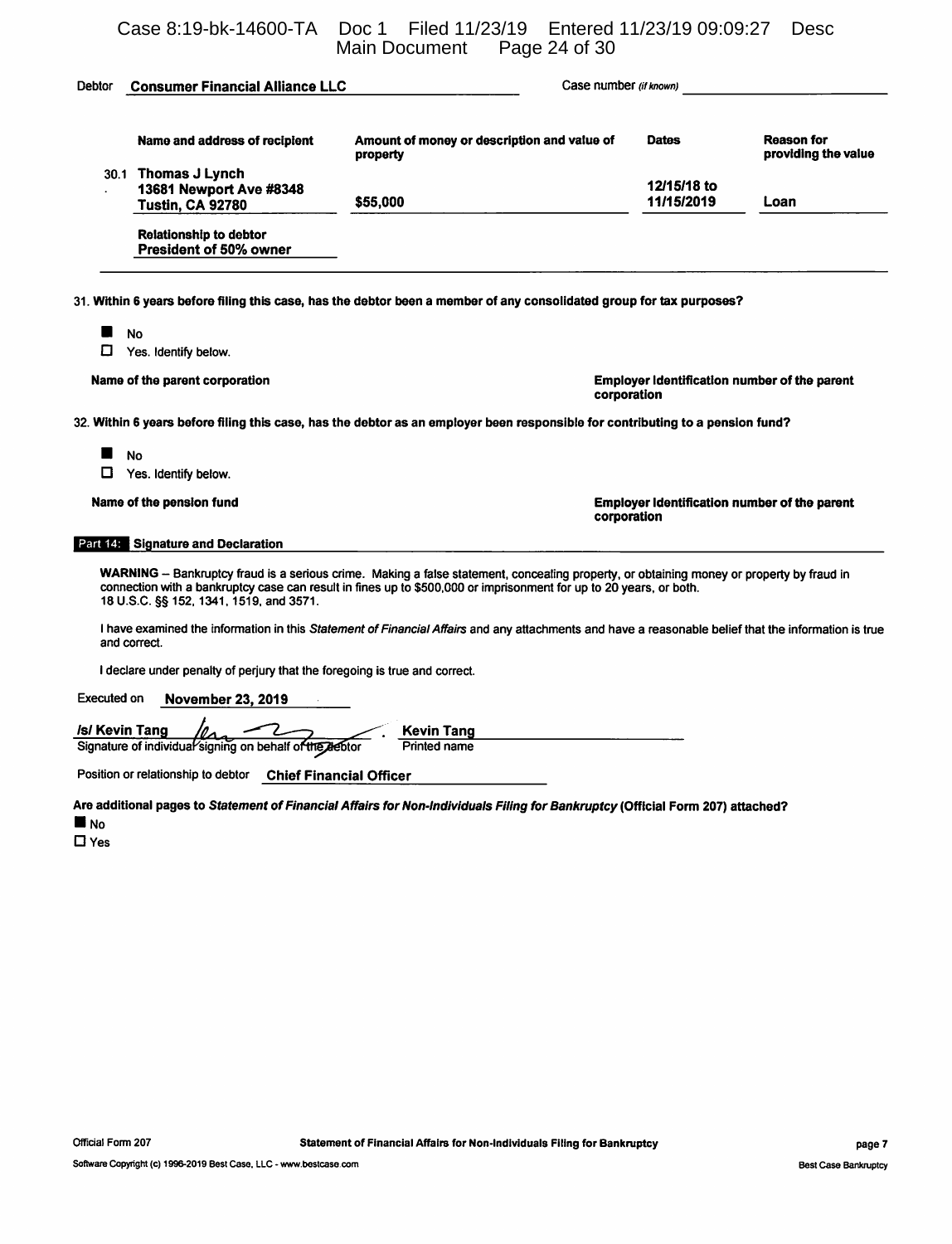B2030 (Form 2030) (12/15)

# **United States Bankruptcy Court Central District of California**

|       |                                 |                                                                                                                                                                                                                                                                                                                                                                                                                                                                                                                                                                                                                                                                                                                                                                                                                                                                                                                                       | Central District of Cambridg                                                                   |          |                                                                                                                                                  |
|-------|---------------------------------|---------------------------------------------------------------------------------------------------------------------------------------------------------------------------------------------------------------------------------------------------------------------------------------------------------------------------------------------------------------------------------------------------------------------------------------------------------------------------------------------------------------------------------------------------------------------------------------------------------------------------------------------------------------------------------------------------------------------------------------------------------------------------------------------------------------------------------------------------------------------------------------------------------------------------------------|------------------------------------------------------------------------------------------------|----------|--------------------------------------------------------------------------------------------------------------------------------------------------|
| In re |                                 | <b>Consumer Financial Alliance LLC</b>                                                                                                                                                                                                                                                                                                                                                                                                                                                                                                                                                                                                                                                                                                                                                                                                                                                                                                |                                                                                                | Case No. |                                                                                                                                                  |
|       |                                 |                                                                                                                                                                                                                                                                                                                                                                                                                                                                                                                                                                                                                                                                                                                                                                                                                                                                                                                                       | Dektor(s)                                                                                      | Chapter  | $\overline{7}$                                                                                                                                   |
|       |                                 | DISCLOSURE OF COMPENSATION OF ATTORNEY FOR DEBTOR(S)                                                                                                                                                                                                                                                                                                                                                                                                                                                                                                                                                                                                                                                                                                                                                                                                                                                                                  |                                                                                                |          |                                                                                                                                                  |
| 1.    |                                 | Pursuant to 11 U .S.C. § 329(a) and Fed. Bankr. P. 2016(b), I certify that I am the attorney for the above named debtor(s) and that<br>be rendered on behalf of the debtor(s) in contemplation of or in connection with the bankruptcy case is as follows:                                                                                                                                                                                                                                                                                                                                                                                                                                                                                                                                                                                                                                                                            |                                                                                                |          | compensation paid to me within one year before the filing of the petition in bankruptcy, or agreed to be paid to me, for services rendered or to |
|       |                                 |                                                                                                                                                                                                                                                                                                                                                                                                                                                                                                                                                                                                                                                                                                                                                                                                                                                                                                                                       |                                                                                                |          | 0.00                                                                                                                                             |
|       |                                 |                                                                                                                                                                                                                                                                                                                                                                                                                                                                                                                                                                                                                                                                                                                                                                                                                                                                                                                                       |                                                                                                |          | 0.00                                                                                                                                             |
|       |                                 | Balance Due                                                                                                                                                                                                                                                                                                                                                                                                                                                                                                                                                                                                                                                                                                                                                                                                                                                                                                                           |                                                                                                | \$       | 0.00                                                                                                                                             |
|       |                                 | The source of the compensation paid to me was:                                                                                                                                                                                                                                                                                                                                                                                                                                                                                                                                                                                                                                                                                                                                                                                                                                                                                        |                                                                                                |          |                                                                                                                                                  |
|       | Debtor                          | $\Box$ Other (specify):                                                                                                                                                                                                                                                                                                                                                                                                                                                                                                                                                                                                                                                                                                                                                                                                                                                                                                               |                                                                                                |          |                                                                                                                                                  |
|       |                                 | The source of compensation to be paid to me is:                                                                                                                                                                                                                                                                                                                                                                                                                                                                                                                                                                                                                                                                                                                                                                                                                                                                                       |                                                                                                |          |                                                                                                                                                  |
|       | Debtor                          | $\Box$<br>Other (specify):                                                                                                                                                                                                                                                                                                                                                                                                                                                                                                                                                                                                                                                                                                                                                                                                                                                                                                            |                                                                                                |          |                                                                                                                                                  |
|       | d. [Other provisions as needed] | copy of the agreement, together with a list of the names of the people sharing in the compensation is attached.<br>In return for the above-disclosed fee, I have agreed to render legal service for all aspects of the bankruptcy case, including:<br>a. Analysis of the debtor's financial situation, and rendering advice to the debtor in determining whether to file a petition in bankruptcy;<br>b. Preparation and filing of any petition, schedules, statement of affairs and plan which may be required;<br>c. Representation of the debtor at the meeting of creditors and confirmation hearing, and any adjourned hearings thereof;<br>Negotiations with secured creditors to reduce to market value; exemption planning; preparation and filing of<br>reaffirmation agreements and applications as needed; preparation and filing of motions pursuant to 11 USC<br>522(f)(2)(A) for avoidance of liens on household goods. |                                                                                                |          |                                                                                                                                                  |
|       |                                 | By agreement with the debtor(s), the above-disclosed fee does not include the following service:<br>any other adversary proceeding.                                                                                                                                                                                                                                                                                                                                                                                                                                                                                                                                                                                                                                                                                                                                                                                                   |                                                                                                |          | Representation of the debtors in any dischargeability actions, judicial lien avoidances, relief from stay actions or                             |
|       |                                 |                                                                                                                                                                                                                                                                                                                                                                                                                                                                                                                                                                                                                                                                                                                                                                                                                                                                                                                                       | <b>CERTIFICATION</b>                                                                           |          |                                                                                                                                                  |
|       | this bankruptcy proceeding.     |                                                                                                                                                                                                                                                                                                                                                                                                                                                                                                                                                                                                                                                                                                                                                                                                                                                                                                                                       |                                                                                                |          | I certify that the foregoing is a complete statement of any agreement or arrangement for payment to me for representation of the debtor(s) in    |
|       | November 23, 2019               |                                                                                                                                                                                                                                                                                                                                                                                                                                                                                                                                                                                                                                                                                                                                                                                                                                                                                                                                       | /s/ Kevin Tang                                                                                 |          |                                                                                                                                                  |
| Date  |                                 |                                                                                                                                                                                                                                                                                                                                                                                                                                                                                                                                                                                                                                                                                                                                                                                                                                                                                                                                       | <b>Kevin Tang</b><br>Signature of Attorney<br><b>Tang &amp; Associates</b><br>18377 Beach Blvd |          |                                                                                                                                                  |

**Huntington Beach, CA 92648 (714) 522-7022 Fax: (714) 522-7024 kevin@tang-associates.com**

*Name of law firm*

**Suite 211**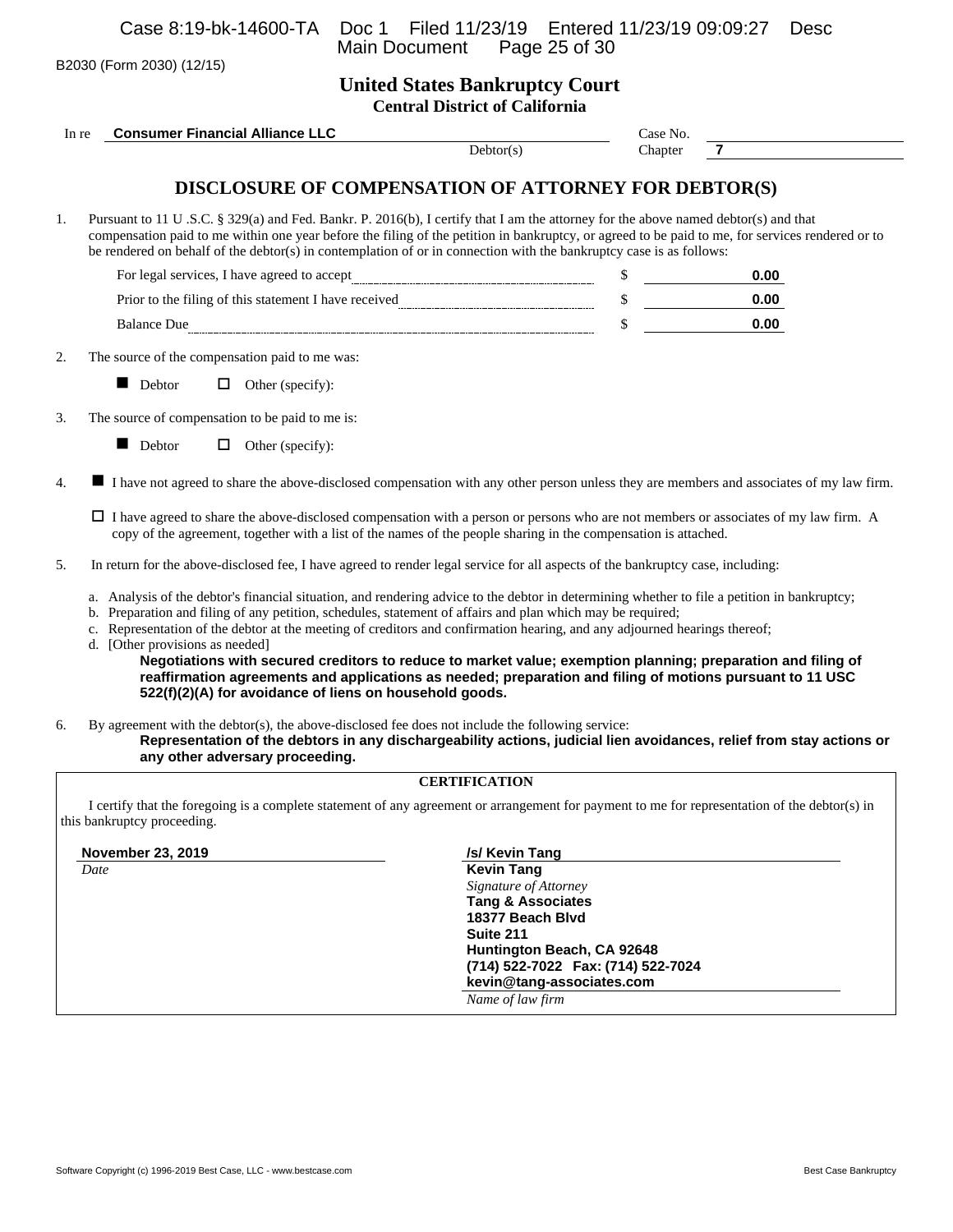# Case 8:19-bk-14600-TA Doc 1 Filed 11/23/19 Entered 11/23/19 09:09:27 Desc Main Document Page 26 of 30

| Attorney or Party Name, Address, Telephone & FAX Nos.,                                                                     | FOR COURT USE ONLY                                     |
|----------------------------------------------------------------------------------------------------------------------------|--------------------------------------------------------|
| State Bar No. & Email Address                                                                                              |                                                        |
| <b>Kevin Tang</b>                                                                                                          |                                                        |
| 18377 Beach Blvd<br>Suite 211                                                                                              |                                                        |
| Huntington Beach, CA 92648                                                                                                 |                                                        |
| (714) 522-7022 Fax: (714) 522-7024                                                                                         |                                                        |
| California State Bar Number: 291051 CA                                                                                     |                                                        |
| kevin@tang-associates.com                                                                                                  |                                                        |
|                                                                                                                            |                                                        |
|                                                                                                                            |                                                        |
|                                                                                                                            |                                                        |
|                                                                                                                            |                                                        |
|                                                                                                                            |                                                        |
|                                                                                                                            |                                                        |
|                                                                                                                            |                                                        |
|                                                                                                                            |                                                        |
|                                                                                                                            |                                                        |
|                                                                                                                            |                                                        |
| Debtor(s) appearing without an attorney<br>$\Box$                                                                          |                                                        |
|                                                                                                                            |                                                        |
| <b>Attomey for Debtor</b>                                                                                                  |                                                        |
|                                                                                                                            |                                                        |
|                                                                                                                            | UNITED STATES BANKRUPTCY COURT                         |
|                                                                                                                            | <b>CENTRAL DISTRICT OF CALIFORNIA</b>                  |
|                                                                                                                            |                                                        |
| In re:                                                                                                                     |                                                        |
| <b>Consumer Financial Alliance LLC</b>                                                                                     | <b>CASE NO.:</b>                                       |
|                                                                                                                            | CHAPTER: 7                                             |
|                                                                                                                            |                                                        |
|                                                                                                                            |                                                        |
|                                                                                                                            |                                                        |
|                                                                                                                            | <b>VERIFICATION OF MASTER</b>                          |
|                                                                                                                            | <b>MAILING LIST OF CREDITORS</b>                       |
|                                                                                                                            |                                                        |
|                                                                                                                            | [LBR 1007-1(a)]                                        |
|                                                                                                                            |                                                        |
| Debtor(s).                                                                                                                 |                                                        |
|                                                                                                                            |                                                        |
| Pursuant to LBR 1007-1(a), the Debtor, or the Debtor's attorney if applicable, certifies under penalty of perjury that the |                                                        |
| master mailing list of creditors filed in this bankruptcy case, consisting of 2 sheet(s) is complete, correct, and         |                                                        |
| consistent with the Debtor's schedules and I/we assume all responsibility for errors and omissions.                        |                                                        |
| Date: November 23, 2019                                                                                                    |                                                        |
|                                                                                                                            | Isl Kevin Tang<br>Signature of Debton                  |
|                                                                                                                            |                                                        |
| Date:                                                                                                                      |                                                        |
|                                                                                                                            | Signature of Debtor 2 (joint debtor) ) (if applicable) |
|                                                                                                                            |                                                        |
| Date: November 23, 2019                                                                                                    | <b>/s/ Kevin Tang</b>                                  |
|                                                                                                                            | Signature of Attorney for Debtor (if applicable)       |
|                                                                                                                            |                                                        |
|                                                                                                                            |                                                        |
|                                                                                                                            |                                                        |
|                                                                                                                            |                                                        |
|                                                                                                                            |                                                        |
|                                                                                                                            |                                                        |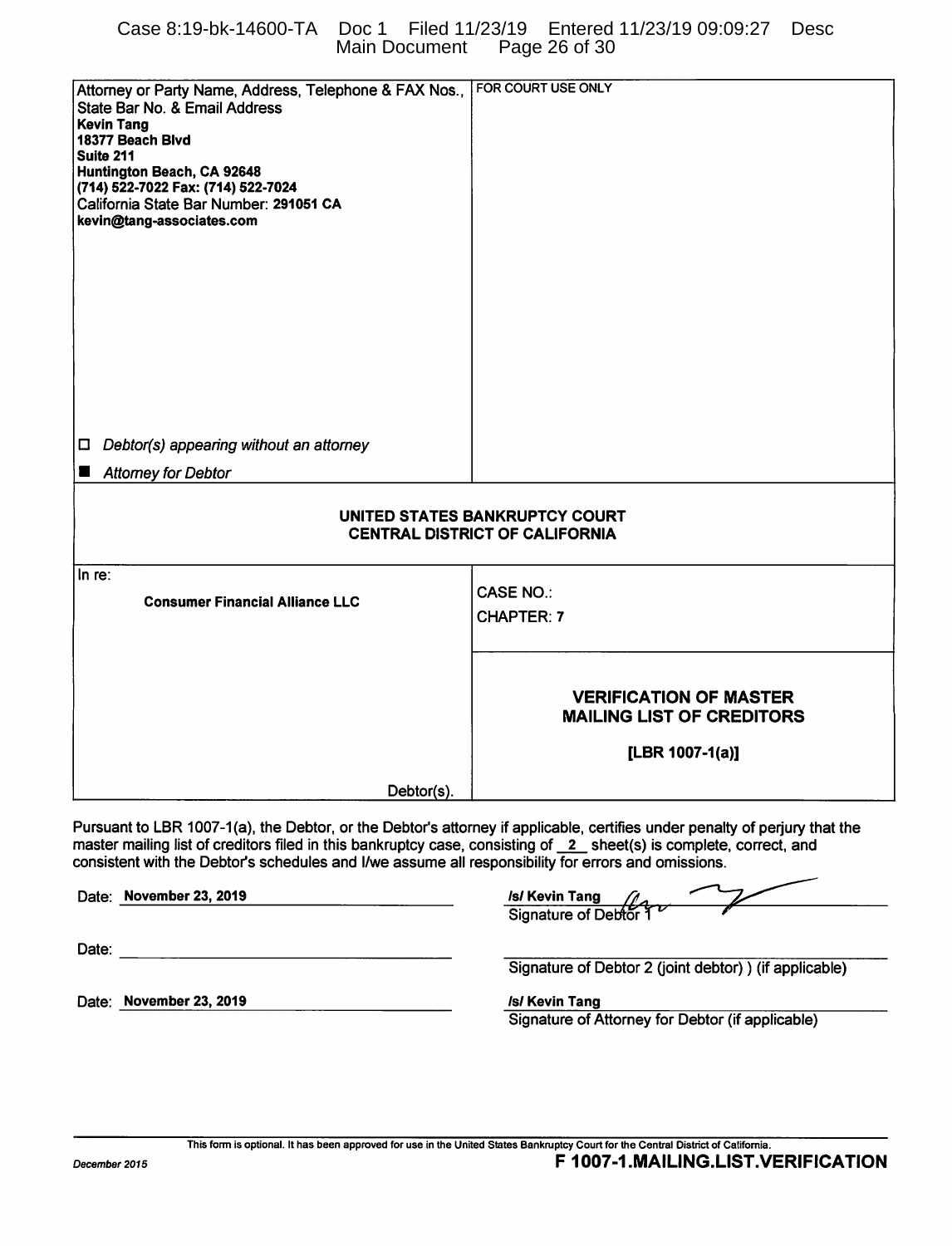### Case 8:19-bk-14600-TA Doc 1 Filed 11/23/19 Entered 11/23/19 09:09:27 Desc Main Document Page 27 of 30

Consumer Financial Alliance LLC 18377 Beach Blvd., Sute 213 Huntington Beach, CA 92648

Kevin Tang Tang & Associates 18377 Beach Blvd Suite 211 Huntington Beach, CA 92648

Chase Bank 19461 Main St. Ste 102 Huntington Beach, CA 92648

Employment Development Department PO BOX 826880 MIC 83 Sacramento, CA 94280

Internal Revenue Service PO BOX 40910 Ogden, UT 84409

Kevin Tang 18377 Beach Blvd Suite 211 Huntington Beach, CA 92648

Quote Velocity LLC 4260 NW 1st Ave Sutie 57 Boca Raton, FL 33431

Ringcentral 20 Davis Dr Belmont, CA 94002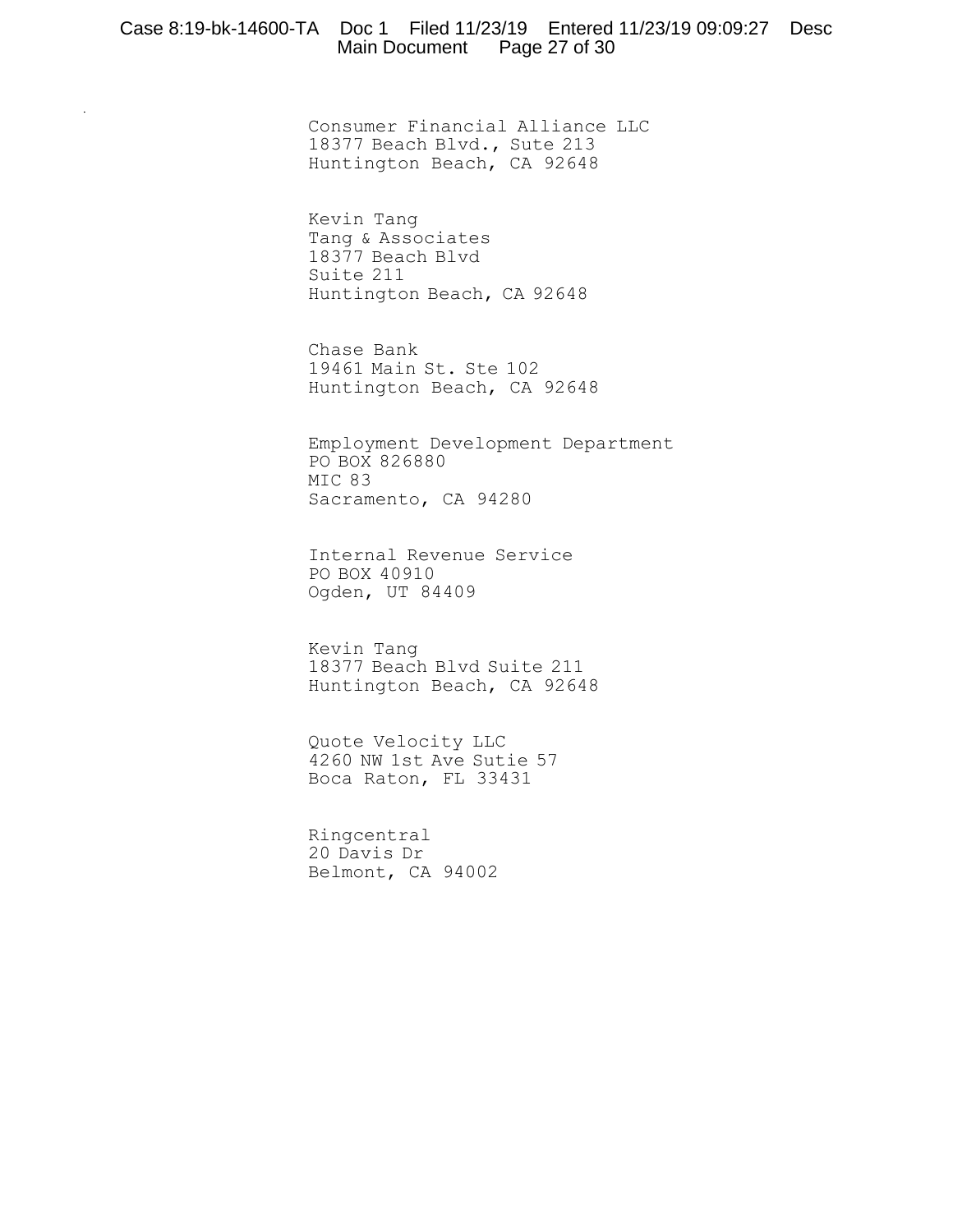Velocify 22 N Seplulveda Blvd El Segundo, CA 90245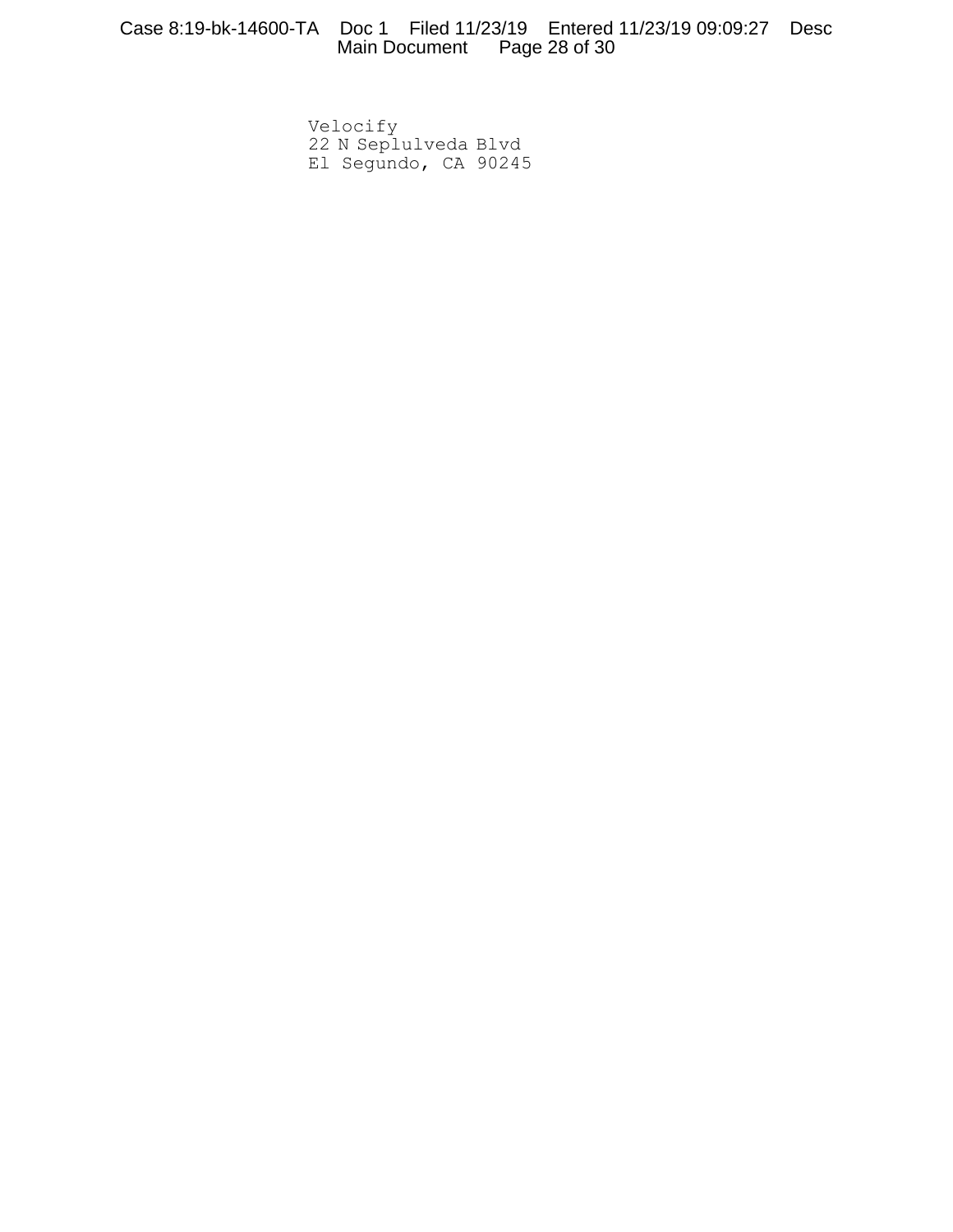# Case 8:19-bk-14600-TA Doc 1 Filed 11/23/19 Entered 11/23/19 09:09:27 Desc Main Document Page 29 of 30

| Attorney or Party Name, Address, Telephone & FAX Nos., and State Bar No. & | FOR COURT USE ONLY                   |
|----------------------------------------------------------------------------|--------------------------------------|
| Email Address<br><b>Kevin Tang</b>                                         |                                      |
| 18377 Beach Blvd                                                           |                                      |
| Suite 211                                                                  |                                      |
| Huntington Beach, CA 92648<br>(714) 522-7022 Fax: (714) 522-7024           |                                      |
| California State Bar Number: 291051 CA                                     |                                      |
| kevin@tang-associates.com                                                  |                                      |
|                                                                            |                                      |
|                                                                            |                                      |
|                                                                            |                                      |
|                                                                            |                                      |
|                                                                            |                                      |
|                                                                            |                                      |
|                                                                            |                                      |
|                                                                            |                                      |
| $\blacksquare$ Attorney for:                                               |                                      |
| UNITED STATES BANKRUPTCY COURT                                             |                                      |
| <b>CENTRAL DISTRICT OF CALIFORNIA</b>                                      |                                      |
| In re:                                                                     | CASE NO.:                            |
| <b>Consumer Financial Alliance LLC</b>                                     | <b>ADVERSARY NO.:</b>                |
| Debtor(s),                                                                 | CHAPTER:<br>7                        |
| Plaintiff(s),                                                              |                                      |
|                                                                            | <b>CORPORATE OWNERSHIP STATEMENT</b> |
|                                                                            | PURSUANT TO FRBP 1007(a)(1)          |
|                                                                            | and 7007.1, and LBR 1007-4           |
|                                                                            |                                      |
|                                                                            |                                      |
| Defendant(s).                                                              | [No hearing]                         |
|                                                                            |                                      |

*Pursuant to FRBP 1007(a)(1) and 7007.1, and LBR 1007-4, any corporation, other than a governmental unit, that is a debtor in a voluntary case or a party to an adversary proceeding or a contested matter shall file this Statement identifying all its parent corporations and listing any publicly held company, other than a governmental unit, that directly or indirectly own 10% or more of any class of the corporation's equity interest, or state that there are no entities to report. This Corporate Ownership Statement must be filed with the initial pleading filed by a corporate entity in a case or adversary proceeding. A supplemental statement must promptly be filed upon any change in circumstances that renders this Corporate Ownership Statement inaccurate.*

# *(Print Name of Attorney or Declarant)*

I, **Kevin Tang Kevin Tang Research 2012**, the undersigned in the above-captioned case, hereby declare

under penalty of perjury under the laws of the United States of America that the following is true and correct:

**\_\_\_\_\_\_\_\_\_\_\_\_\_\_\_\_\_\_\_\_\_\_\_\_\_\_\_\_\_\_\_\_\_\_\_\_\_\_\_\_\_\_\_\_\_\_\_\_\_\_\_\_\_\_\_\_\_\_\_\_\_\_\_\_\_\_\_\_\_\_\_\_\_\_\_**